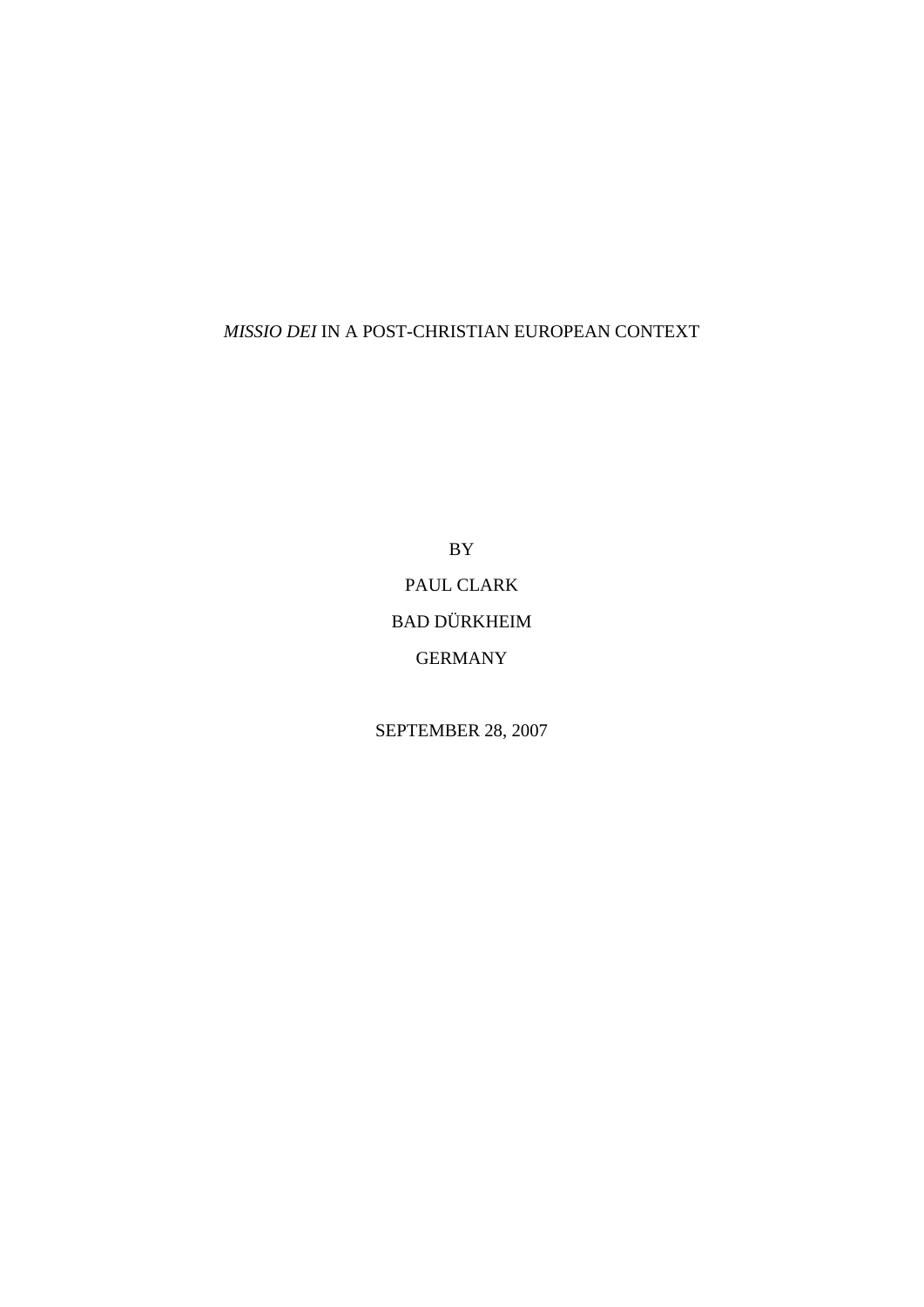# **CONTENTS**

|                                   | 1  |
|-----------------------------------|----|
| Part                              |    |
| 1.                                | 2  |
| Background                        |    |
| Toward a Definition of Missio Dei |    |
| The Broader Focus of Missio Dei   |    |
| Missio Dei and Biblical Theology  |    |
|                                   |    |
| 2.                                | 15 |
| Post-Christian                    |    |
| Postmodernism                     |    |
| Secularization                    |    |
| The European Dream                |    |
|                                   | 24 |
|                                   | 28 |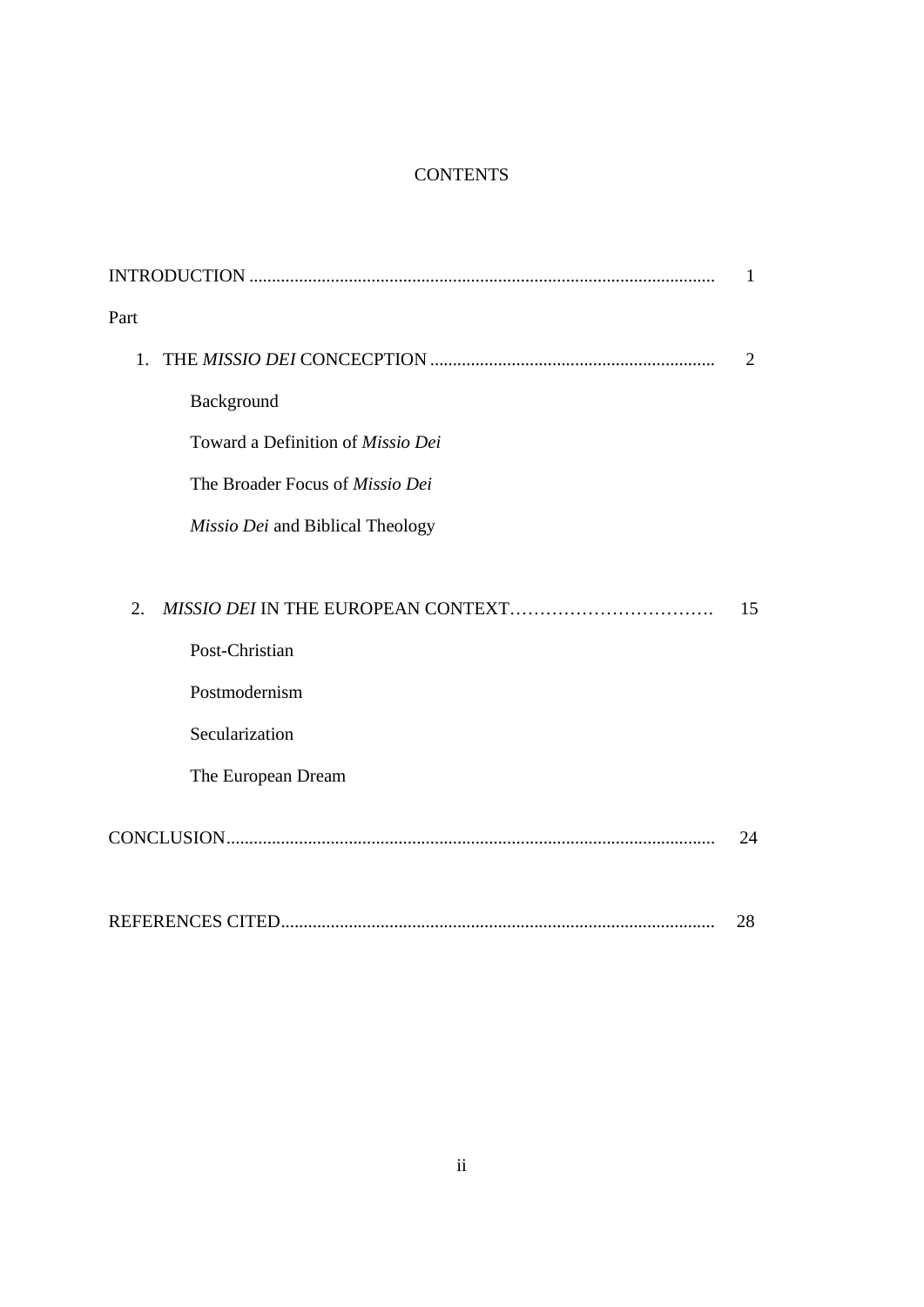#### INTRODUCTION

The first part of this paper will provide a limited overview of the genesis and development of the *missio Dei* concept during the last fifty years from a theology of mission perspective. Initial effort will be made to look at the setting and the circumstances surrounding *missio Dei's* first appearance, namely the World Missions Conference held in Willingen, Germany. Following this point of entry, the definition of *missio Dei* and the broader perspective that has developed from various theological standpoints will be presented and accessed. Finally, the first part of this paper concludes investigating the *missio Dei* framework as it has been integrated into biblical theology.

Once the overview of *missio Dei* has been presented, the second part of this paper will attempt to establish its practical ramifications in forming a contextual missional approach to ministry in Europe. Terminologies such as post-Christian, postmodernism, secularization and the European Dream will be addressed, as they relate to getting a handle on ministry in contemporary Europe. The underlying assumption is that there are truths and ideas within the *missio Dei* framework to be realized that will facilitate greater missionary effectiveness in reaching secular Europeans with the claims of the gospel. Since I have been involved in a church planting ministry in Germany for over twenty-five years, most of the references will be made to the German setting which in many ways reflects the general European context.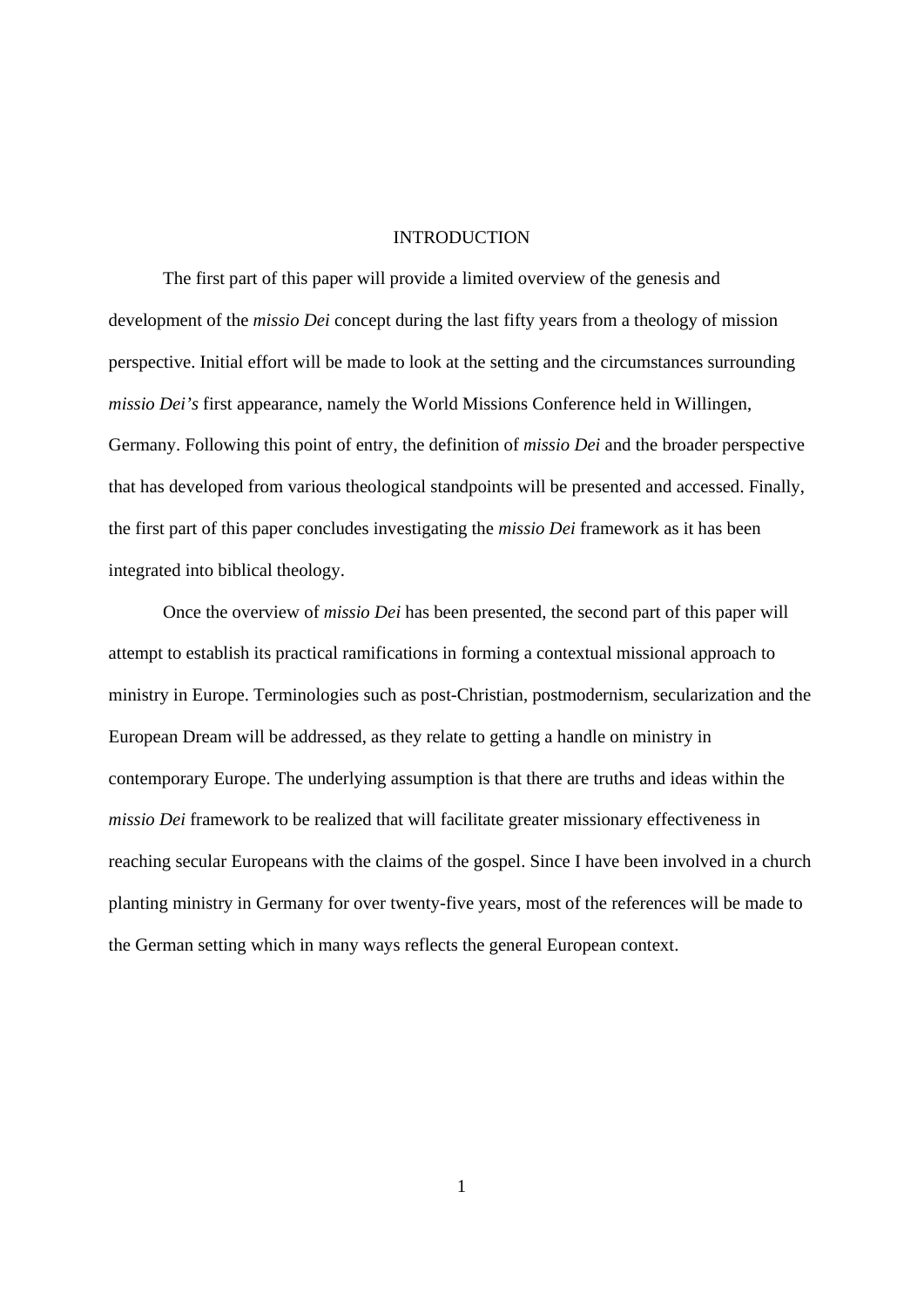# PART ONE

#### THE *MISSIO DEI* CONCEPTION

#### **Background**

During September of 1952 in Willingen, Germany, 181 delegates gathered from all parts of the world for the Fifth World Missions Conference. The Willingen Conference took place just as a truce had been worked out in the Korean War; yet the danger of a worldwide nuclear catastrophic conflict loomed in the hearts and minds of many. The Western missions enterprise found itself to be in a period of crisis after World War II, as the world was now divided between the East and West block nations.

 For the Willingen delegates, the greatest shock of all was still being felt after the troops of Mao Tse-tung in 1948-1949 forced all missionaries to leave China, which was one of the great mission fields for the West.

One third of all mankind could no longer have a missionary witness as missionaries are no longer allowed in many countries. There was especially a very humiliating, unsettled feeling among the Willingen delegates as they were very aware that many Chinese Christians watched the deportation of missionaries with an almost clandestine sigh of relief $1$ 

The Hamburg University missiologist Walter Freytag, who was part of the German delegation at Willingen, spoke to the current crisis in missions. He stated that the world events of the day were a definite setback for the expansion of Christianity, which could be compared to the setbacks that resulted due to the aggressive expansion of Islam some twelve centuries before.<sup>2</sup>

 $\frac{1}{1}$ Wolfgang Günther, "50 Jahre missio Dei." Available from http://www.ekkw.de/angebote/mission/ missionsfestival/deutsche \_version/hintergrundinfos\_guenther.htm; accessed 14 September 2007.

<sup>2</sup> Walter Freytag quoted by Günther, "50 Jahre Missio Dei."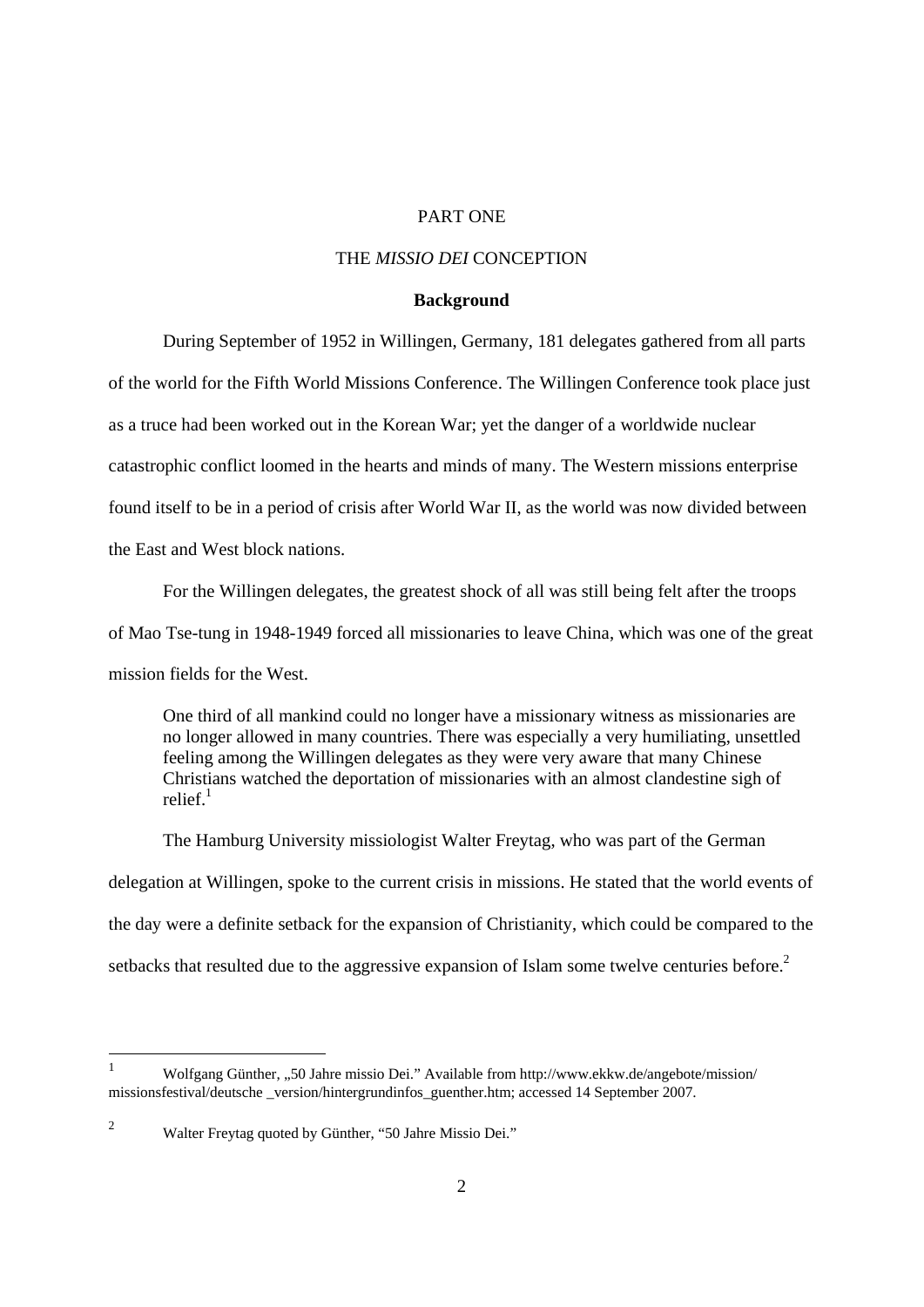But we must now agree: What happened in China, can also occur tomorrow in Tibet, Malaysia, Burma, Thailand, India, Indonesia, Japan as well as the entire Near East.<sup>3</sup>

## **Toward a Definition of** *Missio Dei*

According to Jacques Mattney from the WCC's Comission on Missions, the Willingen

Conference's greatest achievement was to establish mission in the doctrine of God, or, as some

mission theologians would assert, to establish a trinitarian framework for mission.4

That the term *missio Dei* itself seemed not to have appeared in Willingen is of less importance. The influence of conferences has much to do with people who interpreted them later anyhow, as we know very well for having done it ourselves.<sup>5</sup>

Richard Bliese, a Lutheran theologian, asserts that George Vicedom's missiological work

which took place after Willingen, has developed into the "classical" view of *missio Dei*. 6

God is the acting subject in mission. Mission is neither initiated by the church nor is it to serve the church. The church is a community in response to the *missio Dei*, bearing witness to God's activity in the world by its communication of the good news of Jesus Christ in word and deed. Vicedom does not exclude the church from the mission of God, as latter Dutch theologians were tempted to do. In the mission of God, God is both the sender and the one being sent. This accounts for the Trinitarian structure of the *missio Dei*. From this content of mission, Vicedom argues that the purpose of mission is salvation. God's revelation is God's mission, and God's mission is always for the sake of salvation. The mission of the church, therefore, is a continuation of the redemptive act of  $God.<sup>7</sup>$ 

7 Ibid.

 $\frac{1}{3}$ Ibid.

<sup>4</sup> Jacques Matthey, "Congress "Missio Dei" God's Mission Today." *World Council of Churches* Web site, available from http://www.wcc-coe.org/wcc/what/mission/willingen.html; accessed 28 August 2007.

<sup>5</sup> Ibid.

<sup>6</sup> Richard H. Bliese, "The New Missiology: A Call to Freedom*.*" *Gurukul Lutheran Theological College*  Web site, available from http://www.gltc.edu/gurukul/05-projects/ projects/print/frontiers-04.htm; accessed 17 September.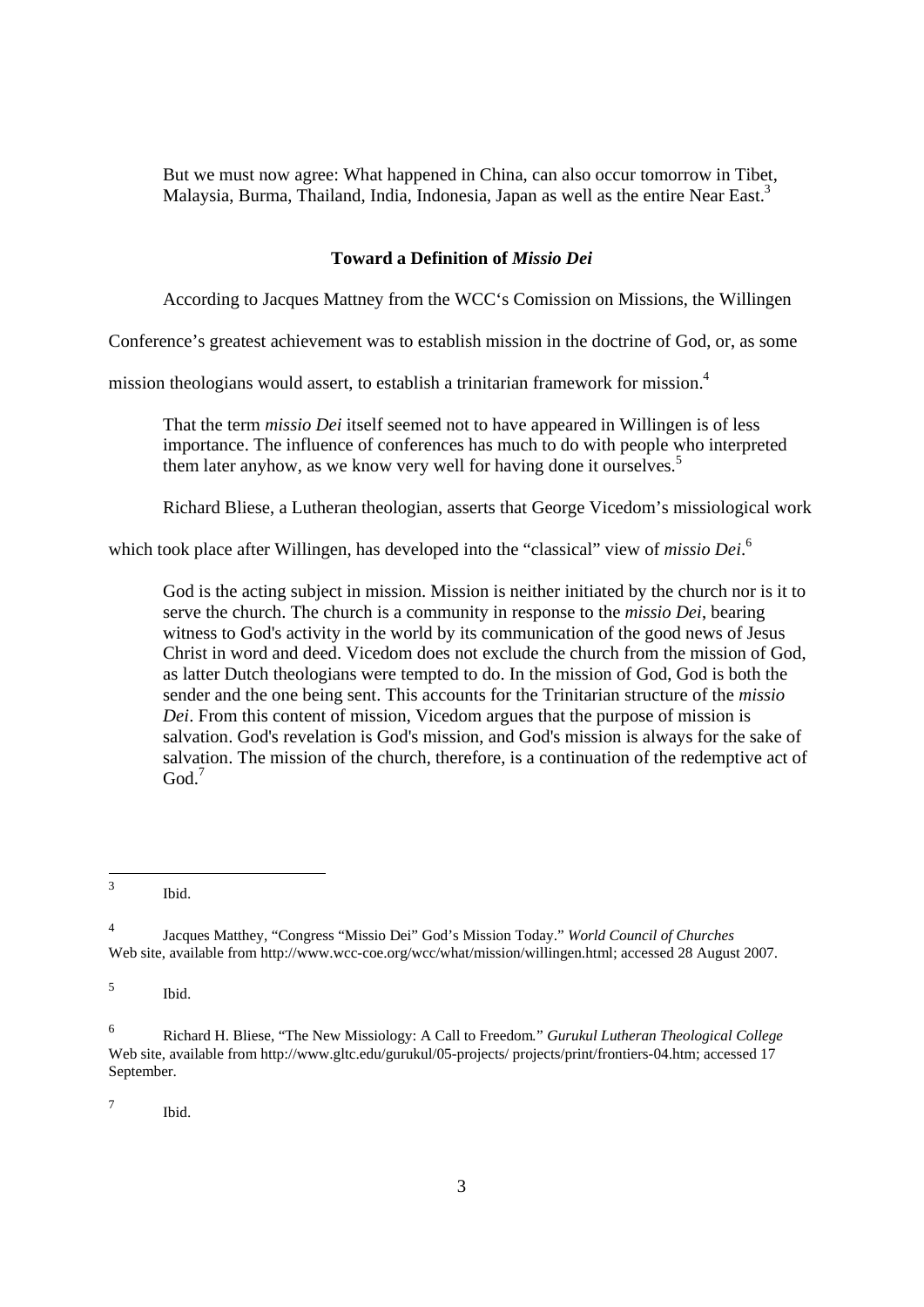Tormod Engelsviken, a Lutheran Norwegian missiologist, affirmed in a lecture

celebrating the 50th Anniversary of Willingen that this conference set the stage so missiology

could evolve as a truly global ecumenical discipline.<sup>8</sup> The *missio Dei* concept thus has become

an important element in the missiological discipline as an evident product of the historical

Willingen gathering. The concept itself has been elaborated on, thoroughly discussed, and has

been intercepted in a very wide cross-section of theological perspectives.

Matthey believes that *missio Dei* gives us the larger picture of God's ultimate plan to

reach the nations of the world.

*Missio Dei* has been and can be a constant reminder that the church is not the ultimate goal of mission. In that sense, *missio Dei* plays a similar critical function to the message of the kingdom of God in the New Testament, as has been emphasized in our consultation.9

For Arthur Glasser the final conclusion of Willingen and the notion of *missio Dei* show

the Church pictured as a mighty army that lives in tents.<sup>10</sup>

God then calls the church to take down their tents and move forward. God does accompany his people as his goals and intentions are being fulfilled with the sending of his Son, and the Holy Sprit, and the Church is fulfilled.<sup>11</sup>

# **The Broader Focus of** *Missio Dei*

David Hesselgrave describes the events at Willingen as bringing about a changed focus

from a church-centered mission to a global one. The church-centered paradigm was no longer

-

<sup>8</sup> Tormod Engelsviken, "Missio Dei: The Understanding and Misunderstanding of a Theological Concept in European Churches and Missiology." *International Review of Mission* 92, no 367: 481.

<sup>9</sup> Matthey.

<sup>10</sup> Arthur F Glasser, Charles Van Engen, Dean S. Gilliland, and Shawn Redford, *Announcing the Kingdom: The Story of God's Mission in the Bible* (Grand Rapids, MI: Baker Academic, 2003), 245.

 $11$  Ibid.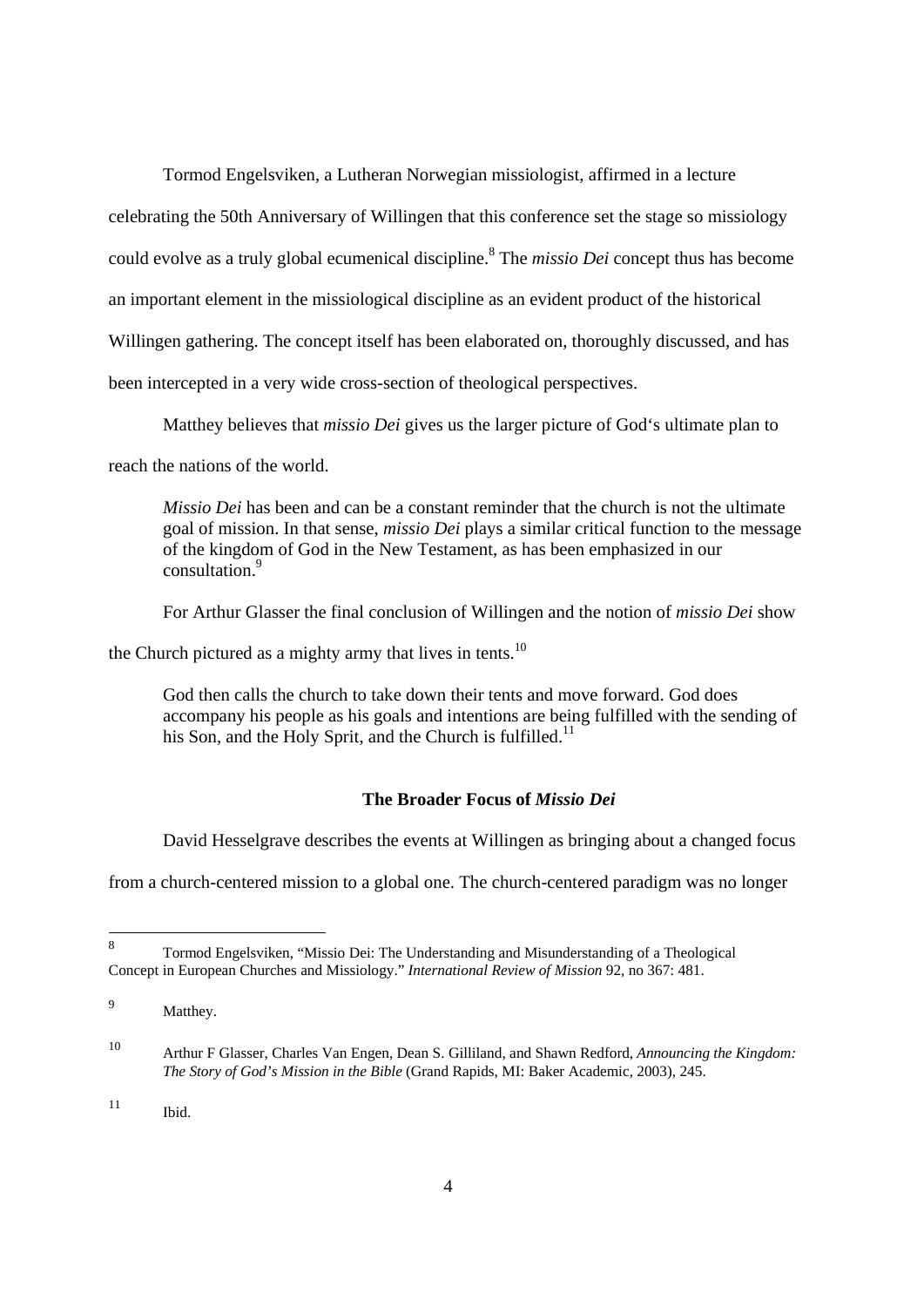acceptable for effective mission in light of the various challenges and problems being faced worldwide in a post-colonial missions era. The place of the kingdom in the plan of God began to supersede that of the church.<sup>12</sup>

Bevans and Schroeder point out that Willingen led also to a form of secularization of

*missio Dei* which was largely due to the influence of the Dutch Theologian Johannes Hoekendijk

whospoke at the Willingen meeting.<sup>13</sup>

For Hoekendijk God needs no help in articulating himself; the church's missionary efforts only get in the way. If anything, the church simply points out what God is doing in the world; and that is all.<sup>14</sup>

Hesselgrave accurately shows that a shifting emphasis of *missio Dei* came into play as

time went on, which is best exemplified by the WCC's Fourth Assembly for Christian Youth

held in Uppsala, Sweden, in 1968. This conference took place in a very politically turbulent time,

its theme profoundly stating, "Behold, I make all things new."15

Although only 5 percent of the delegates were young people, they were highly visible - in sit-ins, sit-downs, stand-ups, pickets, boycotts and vigils. Never had youth been so vocal in their critique of the ecumenical establishment. A position paper on "Youth in God's World" was presented to the assembly by the youth constituency and, at the closing worship youth delegates demanded the integration of youth into all aspects of WCC work. They also carried placards bearing extracts from the assembly's own official decisions to make the point: "Practice what you preach!<sup>16</sup>

Hesselgrave then summarizes the way many were beginning to view *missio Dei*.

 $16$  Ibid.

<sup>12</sup> 12 David J. Hesselgrave, *Paradigms in Conflict: 10 Key Questions in Christian Missions Today.* (Grand Rapids, MI: Kregel Academic and Professional, 2005), 321.

<sup>13</sup> Stephen B. Bevans and Roger P. Schroeder, *Constants in Context: A Theology of Mission Today* (Maryknoll, NY: Orbis Books, 2006), 291.

 $14$ Ibid.

<sup>15 &</sup>quot;History of youth and the WCC." *World Council of Churches* Web site, available from http://www. oikoumene.org/?id=3820; accessed 17 September 2007.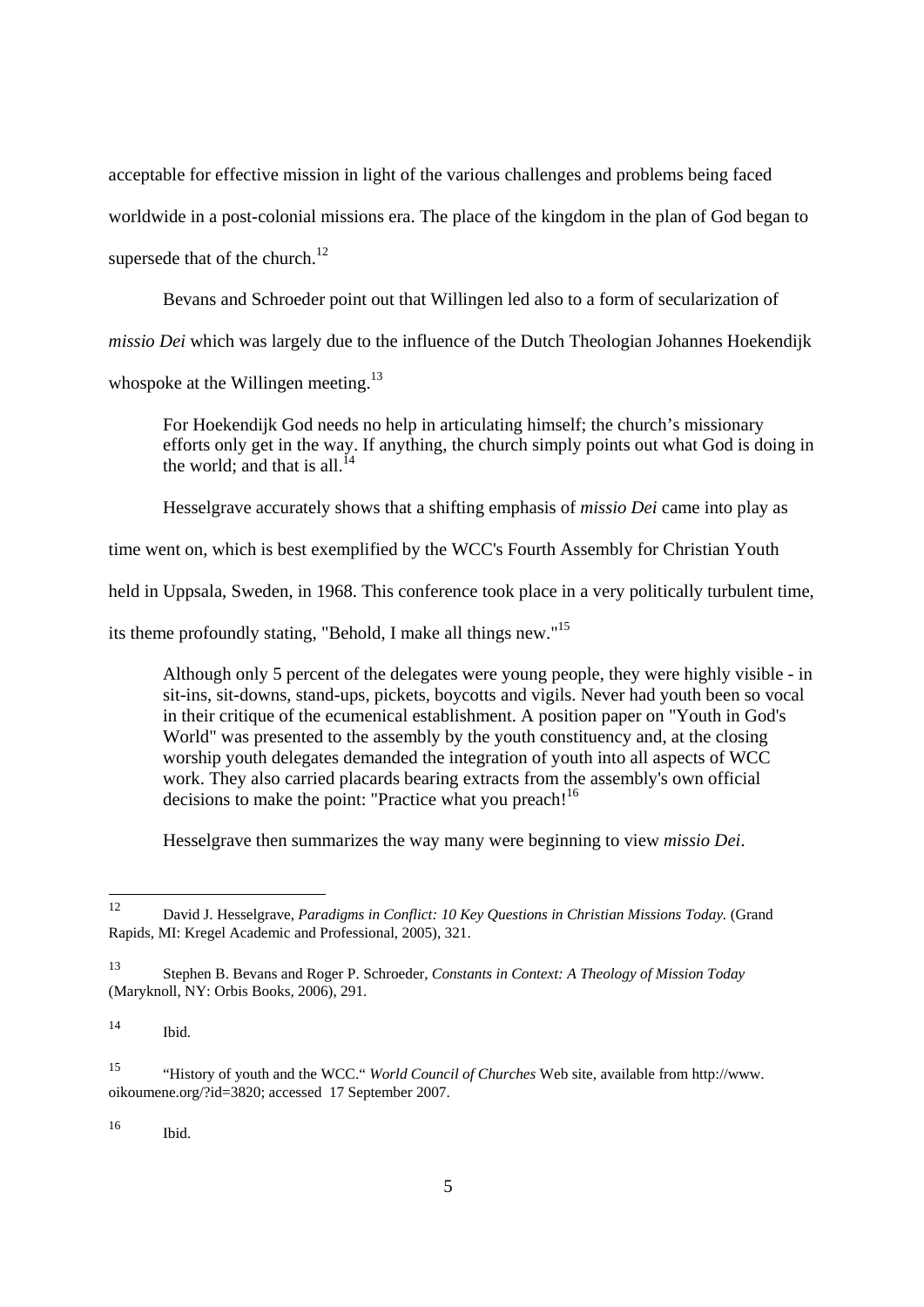The Christian mission was placed on its head. The world was to be allowed to set the agenda. Instead of the divine order of God-church-world, the new order was to be Godworld-church. Instead of taking its marching orders from God directly, the church was to take its marching orders from God as mediated through the world.<sup>17</sup>

One cannot overlook the liberal theological and political bent of the *missio Dei* perspective which began to be accepted by many of the councilor Protestant persuasion within the WCC. Matthey notes that in the unsettling sixties and even into the seventies, the theological perspective of the day was to give great appreciation to the secularization process that was taking place in the West. It was a favoring of the "non religious approach to humans and societies and thus criticizing the church in an exaggerated way. By consequence, evangelism practically disappeared from the mission agenda of mainline churches in the West and North."<sup>18</sup> In addition. the "boundless" widening of the understanding of mission provoked uncertainty as to the meaning of that mandate.

This total openness allowed other religions to be looked upon as being just as valid as Christianity, implying there should be no marked difference, as every man is on his own journey in the God search. The traditional Christian claim that Jesus is the only way to God the father, was being rejected by many in the liberal camp.

Because of this time-bound or contextual interpretation of *missio Dei*, one can say that it contributed to aggravate the already existing split within Protestant mission organizations and led to the formation of two competing movements as from 1974 on. Interestingly enough, it seems now that the reference to a trinitarian and God-based approach to mission appears meaningful also to evangelical mission theologians and even to Pentecostals, even if those seem to prefer the more biblical notion of kingdom of God. It could be that, thanks to its character as an umbrella, *missio Dei* could in future become a point of convergence after having contributed to division.<sup>19</sup>

<sup>17</sup> Hesselgrave, 322.

<sup>18</sup> Matthey.

<sup>19</sup> Ibid.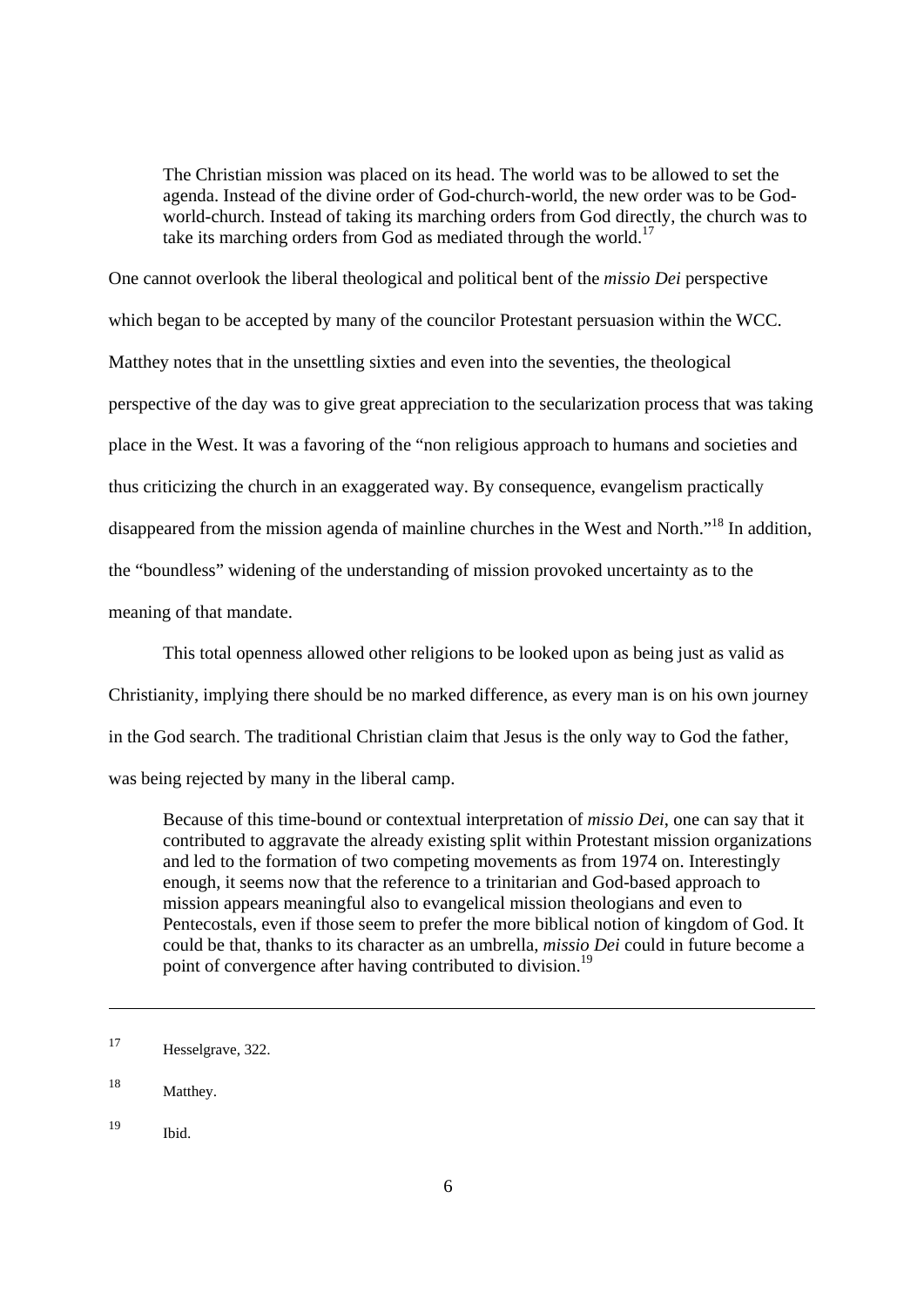For Matthey, ecclesiology within the ecumenical encounter continues to be where the main point of contention lies between denominations. A true renewal of the *missio Dei* theology will give the needed space "at its core to the concern of evangelism, of sharing the gospel with people. A holistic understanding of mission includes a clear commitment to evangelism."20 Wolfgang Günther does not find it problematic that *missio Dei* has become such a broad theological concept where various groups can hang their hats. From a German Lutheran standpoint the "broadness" itself increases the motivation for mission in general.<sup>21</sup>

Because (*missio Dei*) offers the same roof under which various biblical motivations for missions can seek cover, this only helps to give within our own churches the necessary space for the various streams or directions that one finds. $^{22}$ 

Hesselgrave points out that the Bangkok 1972/1973 CWME gathering became the logical conclusion of Uppsala, where "Salvation today was interpreted as "humanization"—a divine invitation to all people to develop their "full humanity"."<sup>23</sup> After the Bangkok gathering, world mission for many becomes a holistic enterprise that encompasses spiritual as well as sociopolitical aspects as the kingdom of God is established in the nations.

Bangkok acknowledged the need for contextual theologies and recognition of cultural identity as shaping the voice of those answering and following Christ. The delegates struggled with situations of exploitation and injustice expressed also in relations between churches. In order to enable local churches in Africa, Asia, Latin America and the Pacific to set their own priorities in witness, a temporary "moratorium" on sending money and missionaries from the North was proposed.<sup>24</sup>

24 "Bangkok Conference on World Mission and Evangelism." *World Council of Churches* Web site, available from http://cwme.wcc-coe.org/index.php?id=555&L=&type=98; accessed 17 September 2007.

<sup>20</sup> Ibid.

<sup>21</sup> Günther.

<sup>22</sup> Ibid.

<sup>23</sup> Hesselgrave, 322.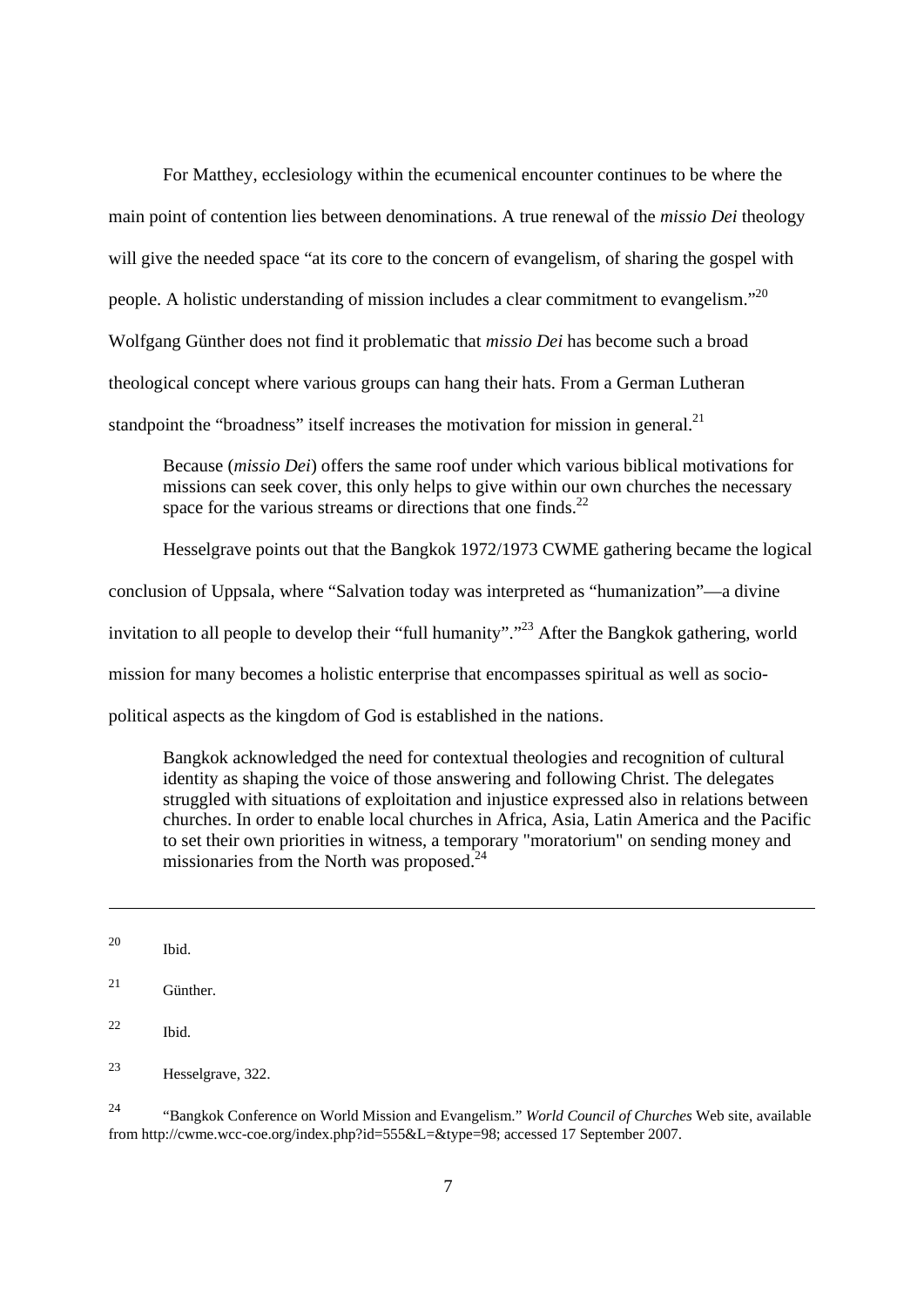# *Missio Dei* **and Biblical Theology**

Many well-meaning theologians have taken the helpful concept of *missio Dei* and formed it into a shape that has little similarity with the biblical text. From this point of view the church has become archaic and outdated as is it only an expression of missionary colonialism. Bevans and Schroeder acknowledge by the 1980s that there was a reemphasis once again, with the *missio Dei* concept being bedded in a trinitarian foundation that has its expression in Catholic, Protestant, Evangelical and Pentecostal mission theology.25 *Missio Dei* based in the trinitarian understanding of God's nature and his very existence remains still the great factor for motivation in the mission endeavor. Bevans and Schroeder elaborate on the importance of a sound Christiology in the discussion of *missio Dei,* and their Catholic perspective can easily be supported by Evangelical and Pentecostal missiologists alike.

Christology is an integral part of mission from this perspective, but there is room as well for the work of God's Holy Spirit to lead men and women further into God's unfathomable mystery and to allow Christians to recognize God's surprising presence outside of exclusively Christian parameters. Mission is the basic and most urgent task of the church, not because without human action so many might not reach some kind of fulfillment, but because to be Christian is to become part of God's life and God's vision for the world  $^{26}$ 

Paul Hiebert states that evangelism outside of the church is incomplete and the church without evangelism is ingrown.<sup>27</sup>

-

<sup>25</sup> Bevans and Schroeder, 291.

<sup>26</sup> Ibid, 303.

<sup>27</sup> Paul Hiebert, "Missiological Education for a Global Era," in *Missiological Education for the Twenty-First Century: The Book for Circle, and the Sandals: Essays in Honor of Paul P. Pierson,* ed. J. Dudley Woodbery, Charles Van Engen, and Edgar J. Elliston (Maryknoll, NY: Orbis Books, 1996), 40.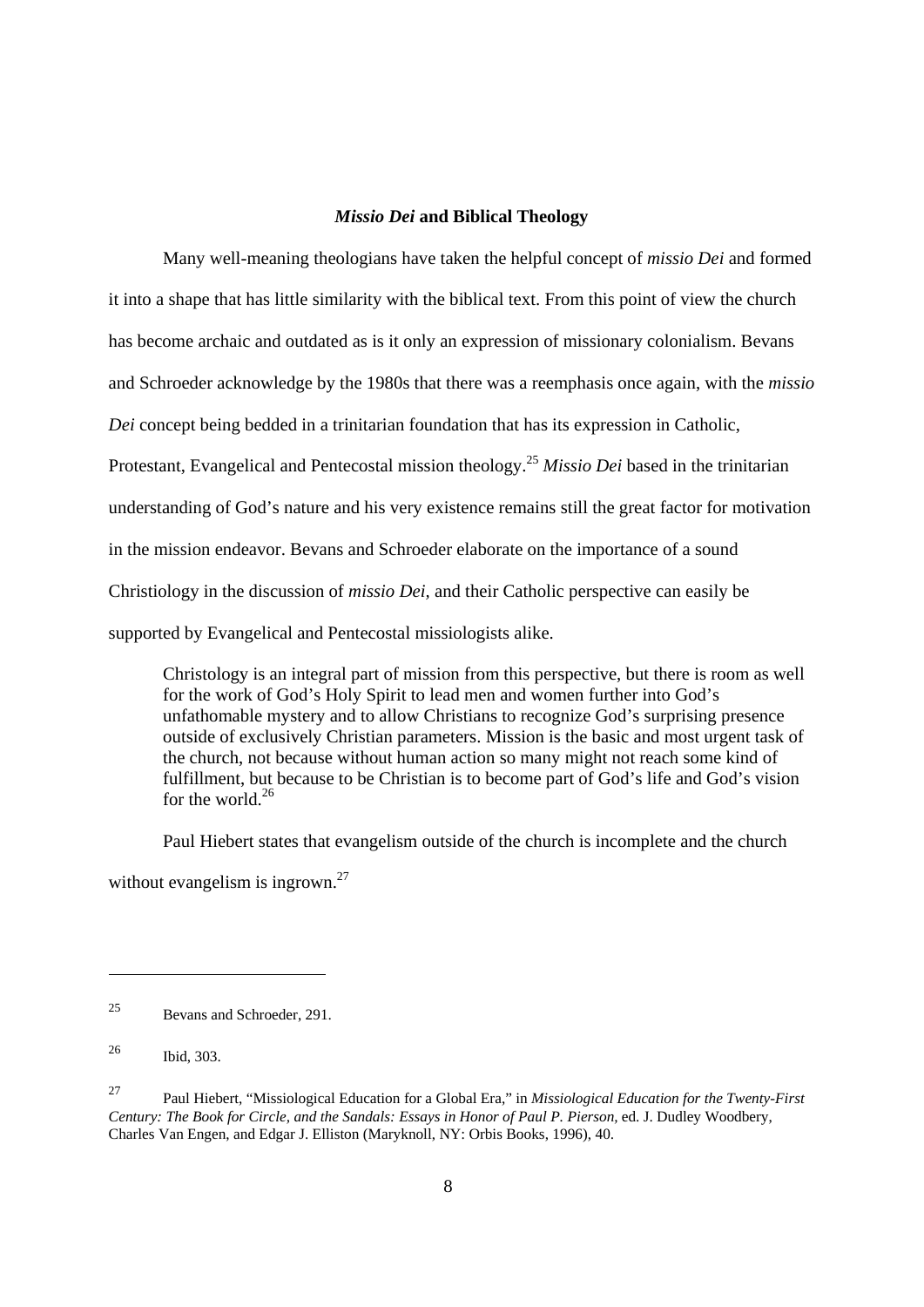There is a danger, however. If we speak of mission as *missio Dei* but do not define *Dei*, we are free to equate the Kingdom utopias—with Marxism, capitalism, or socialism. The Kingdom of God to which we bear witness is the Kingdom defined by Christ, its king.<sup>28</sup>

Clearly for Hiebert the church has a very central role to play within the kingdom. The church is where the kingdom is already established on earth and it exemplifies a foretaste of those things yet to come. Within the church, evangelism is central.<sup>29</sup> According to the world- renowned South African missiologist David Bosch, evangelism is not some kind of marginal activity that is to be taken lightly by Christians.

Evangelism is announcing that God, Creator and Lord of the universe, has personally intervened in human history and has done so supremely through the person and ministry of Jesus of Nazareth who is the Lord of history, Savior and Liberator. In this Jesus, incarnate, crucified and risen, the reign of God has been inaugurated.<sup>30</sup>

From a biblical perspective Köstenberger and O'Brien see the one mission of God being

to send his son Jesus "as the missionary par excellence and in whose mission the twelve Apostles

and Paul participate as witnesses."<sup>31</sup> It was important for the apostles and Paul to proclaim the

gospel, and it would not become just an accidental occurrence that the church would one day be

established. The first task included within the scope of Paul's missionary commission was

primary evangelism.

Paul's ambition was to go where the gospel had not yet been preached (Rom 15:20-21). His strategy focused on preaching and evangelizing as well as gentiles and God-fearers in local synagogues. The apostle proclaimed the gospel, and, under God, converted men and women. *But he also founded churches as a necessary element in his missionary task.* 

<sup>28</sup> Ibid.

<sup>29</sup> Ibid.

<sup>30</sup> David Jacobus Bosch, *Transforming Mission: Paradigm Shifts in Theology of Mission* (Maryknoll, NY: Orbis Books, 1991), 412.

<sup>31</sup> Andreas J. Köstenberger and Peter T. O'Brien, *Salvation to the Ends of the Earth: A Biblical Theology of Mission* (Downers Grove: InterVarsity, 2001), 147.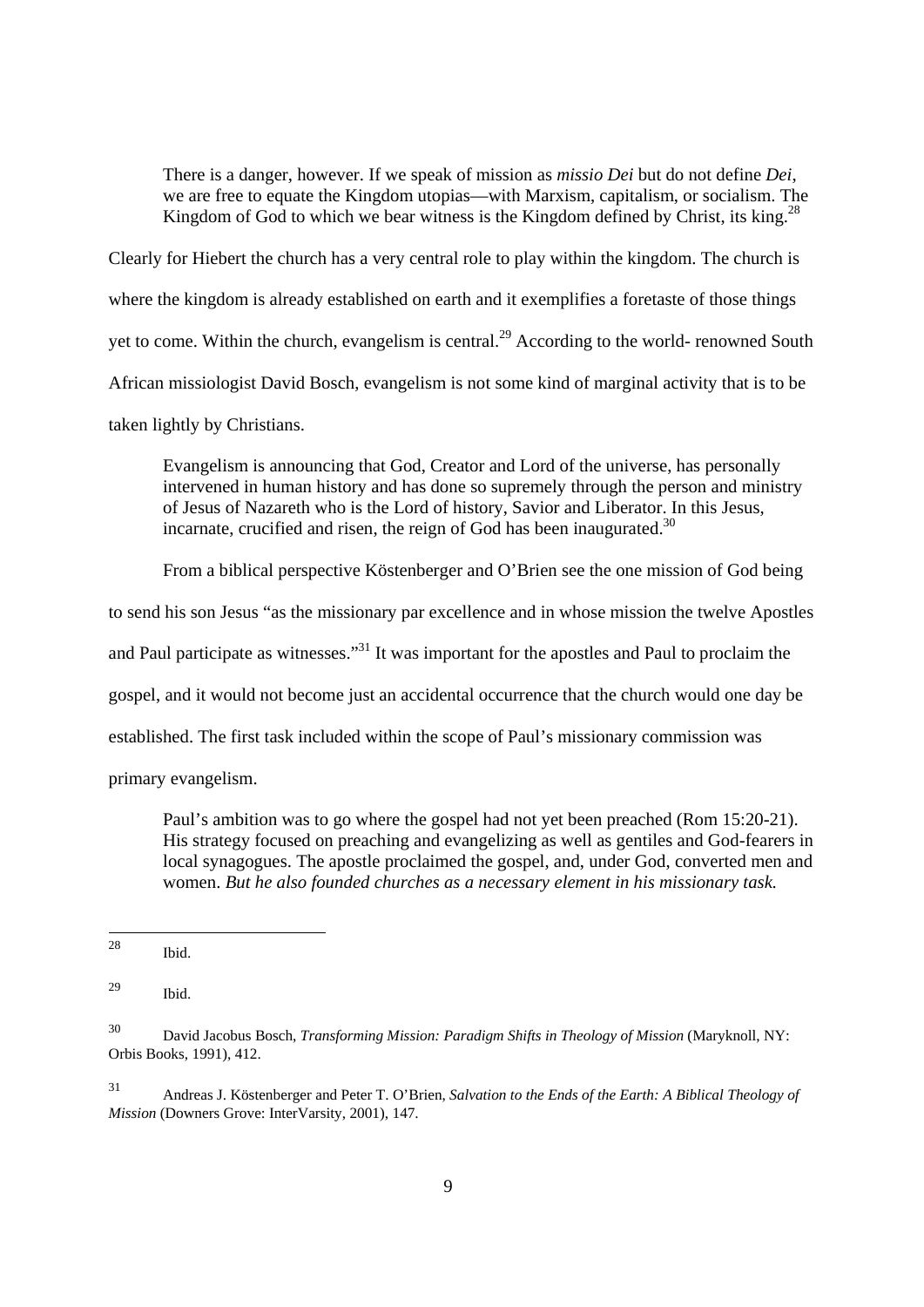Paul's aim was to establish Christian congregations in strategic (mostly urban) centers from where the gospel could spread further to the surrounding regions.<sup>32</sup>

Hiebert implores us to move past evangelism and church planting activities toward a genuine

focus on the kingdom of God. "This reminds us that mission is first and foremost the work of

God (*missio Dei*)."<sup>33</sup> G. Goldworthy comments that the kingdom of God is possibly the one

theme that can be as a whole integrated into biblical theology.<sup>34</sup>

The kingdom is the focus of both creation and redemption: God's plan of redemption is to bring in a new creation. The entire biblical story, despite its great diversity of form and foci is consistent in its emphasis on the reign of God over his people in the environment he creates for them. The kingdom depicted in Eden is lost to humankind at the beginning of the biblical account. The history of redemption begins immediately the kingdom is lost, and tells of the way the kingdom of God will finally be established as a new people of God in fellowship with him in a new Eden, a new Jerusalem, a new heaven and a new earth.35

If one defines the kingdom of God as the present and final salvation offered in Christ, then this

can only be restricted to salvation history as Engelsviken points out, in his lecture celebrating the

fiftieth anniversary of Willingen.

This is the "realm" where salvation is found, through faith in Christ and participation in his church. It is primarily a future eschatological reality, to be equated with eternal life, in a new perfect creation.<sup>36</sup>

Arthur Glasser asserts that the whole of *Heilsgeschichte* is in actuality a history of *missio* 

*Dei*, entailing God's plan for the entire nations of the world.<sup>37</sup>

 $32$ Ibid.

33 Hiebert, 40.

34 Graeme L. Goldsworthy, "Kingdom of God," in *New Dictionary of Biblical Theology*, ed. Desmond T. Alexander and Brian S. Rosner, et. Al, (Downers Grove, IL: InterVarsity, 2000), 620.

35 Ibid.

37 Glasser, 245.

<sup>36</sup> Engelsviken, 483.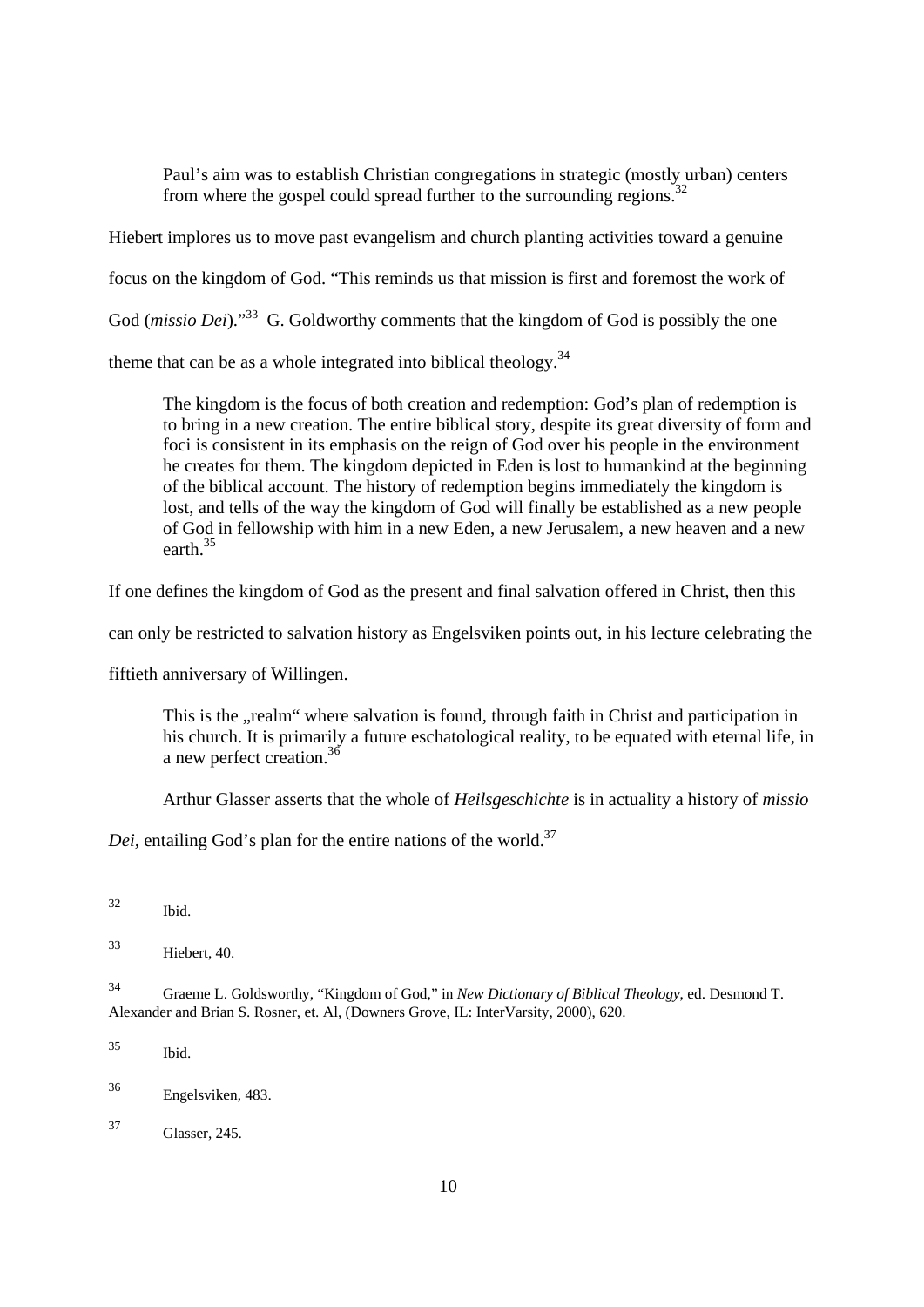It follows then that the goal of *missio Dei* is to incorporate people into the Kingdom of God and to involve them in his mission. Because the Father is the Sender, Jesus Christ the One who is sent, and the Hold Spirit the Revealer, it follows that the noninvolvement in mission on the part of the church is to be deplored.<sup>38</sup>

Engelsviken is quite taken in with British missiologist J. Andrew Kirk's thesis that *missio* 

*Dei* flows from the very nature of God and reflects who he is in terms of "love, community,

equality, diversity, mercy, compassion, and justice."<sup>39</sup>

I would personally like to add to this list of divine realities the supreme quality of God, namely his holiness, without which it is impossible to have communion with God. Therefore sanctification as well as justification are basic requirements of communion with God, and at the same time gifts that are granted by grace to believers in Christ  $(1 \text{ Co. } 1:30)$ .<sup>40</sup>

It is imperative for Engelsviken that the aim of *missio Dei* includes the vertical relationship of

the believer to God which than naturally flows into a horizontal relationship to all of mankind.<sup>41</sup>

It is noteworthy that few proponents of *missio Dei* speak about the vertical life-giving

relationship to a living God that has created us in his own image for living communion.

In my opinion, the time has come to reaffirm at this anniversary not only the *missio Dei* version of Willingen 1952, but also the vision of the church as the instrument or agent of the *missio Dei*. I see no conflict between the two visions, and a new emphasis on the role of the church. $42$ 

- 40 Ibid.
- 41 Ibid, 486.
- 42 Ibid.

<sup>38</sup> Ibid.

<sup>39</sup> Engelsviken, 485.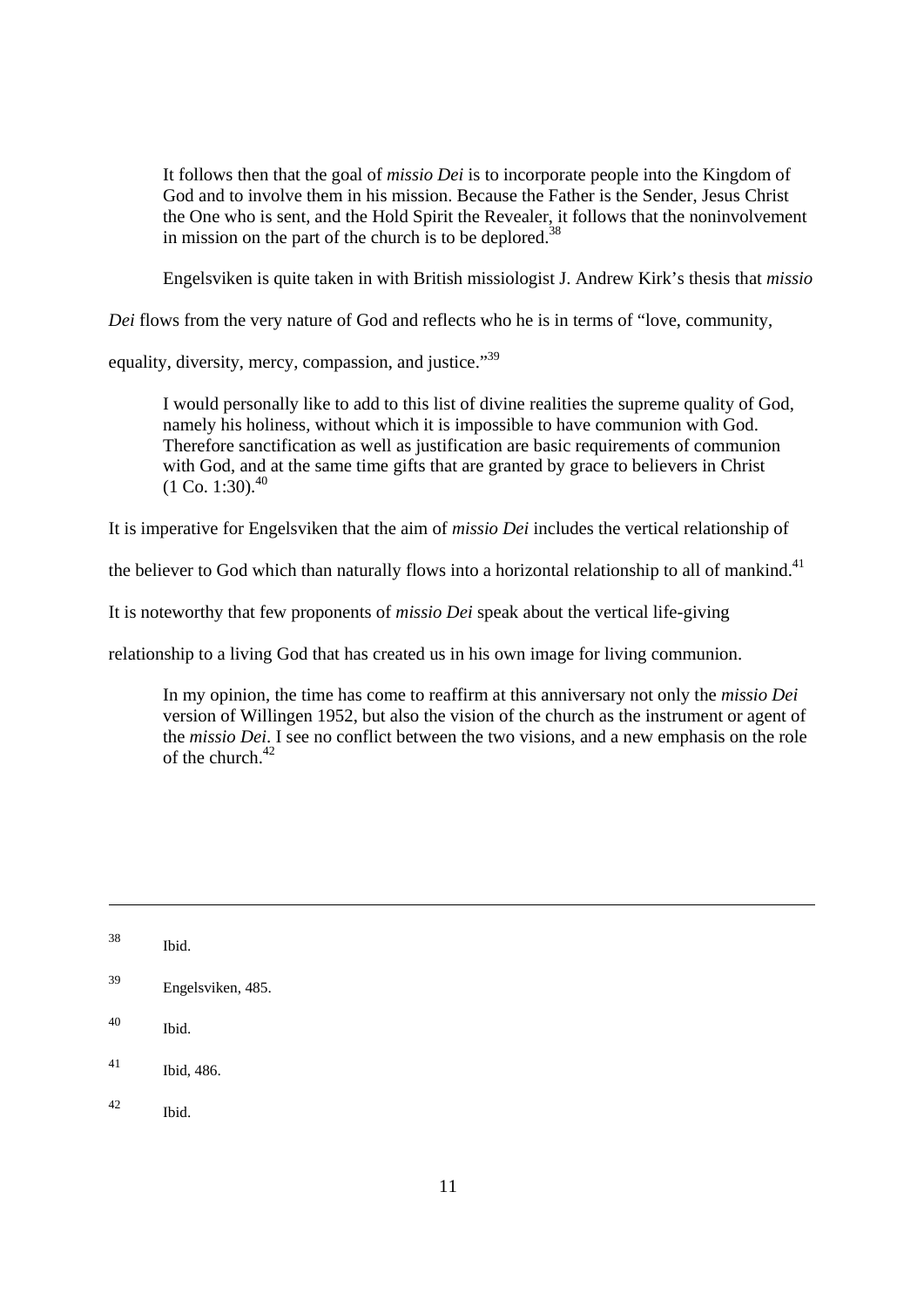For Engelsviken, the missional church emphasis of the last decade only helps to highlight, as well as bring to focus, a new freshness to the discussion of the church's participation *in missio Dei*. 43

Engelsviken refers to John Hicks and Wilfred Cantwell Smith, who both have used the *missio Dei* concept in a very broad universalistic manner as they acknowledge that God is not limited in his revelation to mankind through Christianity alone. Specifically, Smith believes that God does reveal himself through Islam, Hinduism and Buddhism.<sup>44</sup> As an Evangelical Pentecostal I am taken back that Engelsviken does not reject overt forms of universalism when he states:

I believe that theologians and missiologists in Europe need to grapple with the question of a theology of religions that is open to the work of God also in other religions, while at the same time confessing and proclaiming the unique *missio Dei* in which God the Father is the only source of all mission, Jesus Christ the only Lord and Saviour and the Holy Spirit the only divine lifegiver and power.<sup>45</sup>

Not to be sidetracked by Engelsviken's flirting with the allures of universalism, the

overriding message of the mission of the kingdom is very evident indeed. According to Andreas

Köstenberger, the time span between Pentecost and Jesus' return is a time of active mission for

all of the church to be engaged in.<sup>46</sup>

Believers are charged to preach the gospel of the kingdom to all the nations, to make them Christ's disciples, and to be his witnesses to all ends of the earth. In the pursuit of mission, the church is promised to presence of Jesus and the aid of the Holy Spirit.<sup>47</sup>

 $43$ Ibid.

47 Ibid.

<sup>44</sup> Ibid, 494.

<sup>45</sup> Ibid.

<sup>46</sup> Andreas J.Köstenberger, "Mission," in *New Dictionary of Biblical Theology*, ed. Desmond T. Alexander and Brian S. Rosner, et. Al (Downers Grove, IL: InterVarsity, 2000), 668.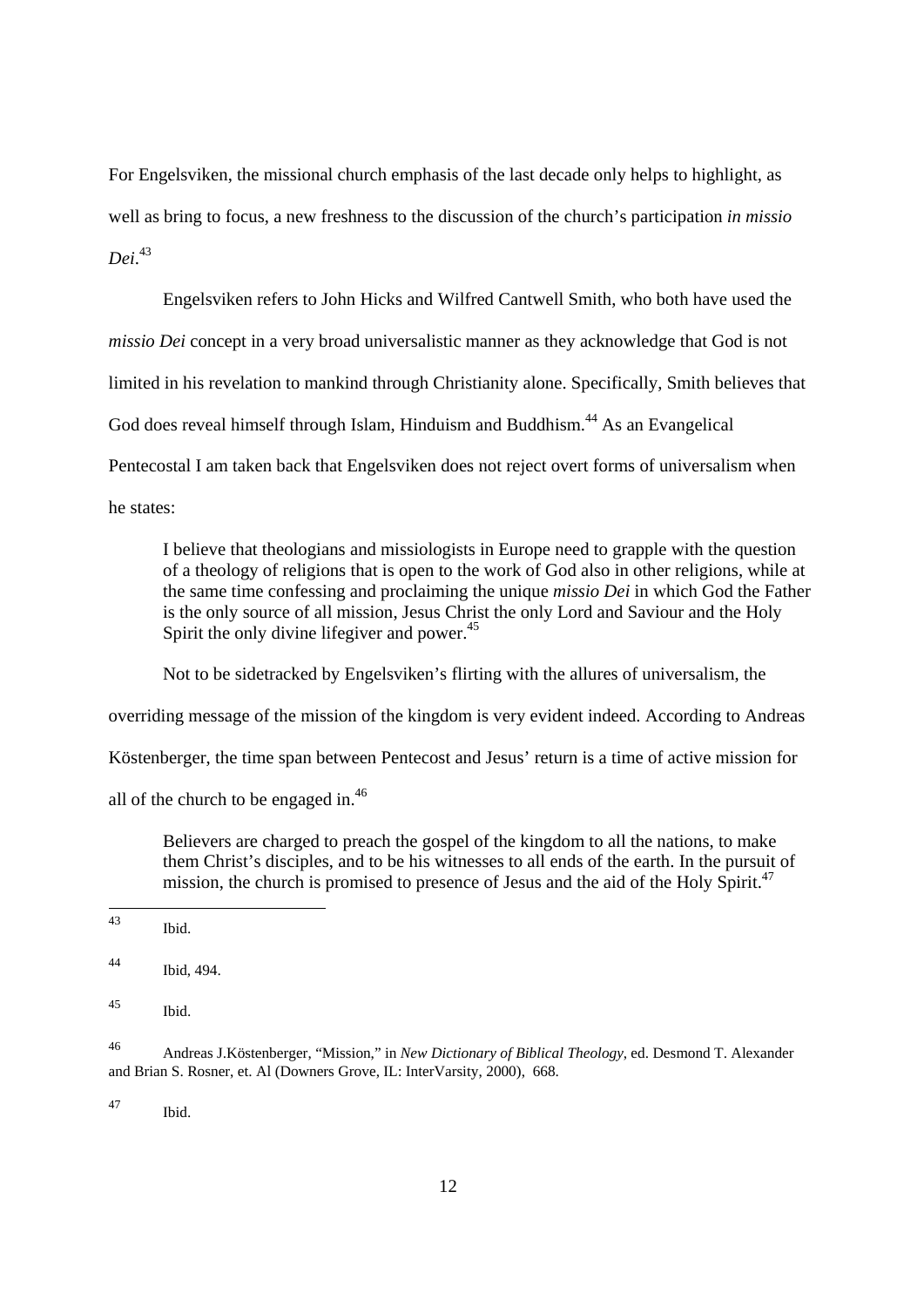*Missio Dei* implies that we take the Great Commission words of Jesus in a very serious and

literal fashion. A commission remains a commission, and it is everything other than an option as

M.J. Harris summarizes in his view the one overriding theme of the New Testament.

The coordinating motif of the entire NT is God's provision, through the death and resurrection of Jesus, as a way for humans to become reconciled to himself and to lead lives that are pleasing to him.<sup>48</sup>

According to Günther, the church has no option to decide whether it wants to be

missional or not. From his perspective the discussion after Willingen was falsely stated.<sup>49</sup>

The church does not have a missional obligation—as if fire has an obligation to burn. Either it burns, then it is a fire. If it does not burn, it is not a fire. In this way the church is missional or it is not the church.<sup>50</sup>

The church has always been the called out few as an army marching across enemy

territory to proclaim a message that many do not want to hear. During the time of the early

church, as well as today in Europe, the gospel proclamation evoked much controversy and open

disdain. Paul's experience in Athens is not that different from what many experience in the

secular European or even in the North American context today.

A group of Epicurean and Stoic philosophers began to dispute with him. Some of them asked, What is this babbler trying to say? Others remarked, He seems to be advocating foreign gods. They said this because Paul was preaching the good news about Jesus and the resurrection. (Acts 17: 19)<sup>51</sup>

Having looked at some of the underlying issues of *missio Dei,* the time has now come to

take these ideas and attempt to apply them in a missional approach to ministry within a secular

<sup>48</sup> 48 M. J. Harris, "Salvation," in *New Dictionary of Biblical Theology*, ed. Desmond T. Alexander and Brian S. Rosner, et. Al (Downers Grove, IL: InterVarsity, 2000), 766.

<sup>49</sup> Günther.

<sup>50</sup> Ibid.

<sup>51</sup> All Scripture quotations, unless otherwise noted, are from the New International Version.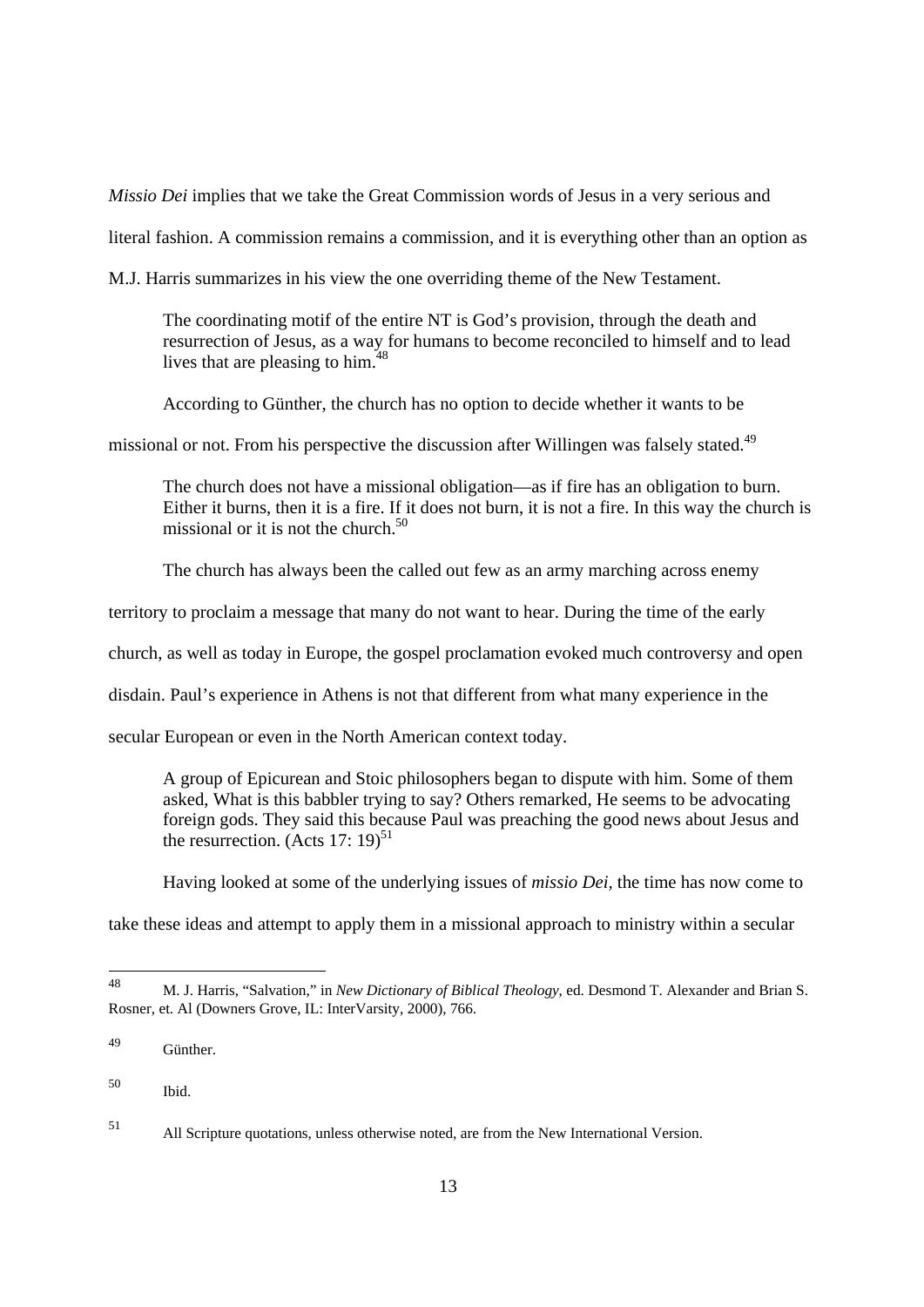context. The genuineness of Christianity must be lived out in the lives of those followers of

Christ in the arena where men and women search for perspective and identity.

But you are a chosen people, a royal priesthood, a holy nation, a people belonging to God, that you may declare the praises of him who called you out of darkness into his wonderful light. Once you were not a people, but now you are the people of God; once you had not received mercy, but now you have received mercy. (1 Peter 1:10-11)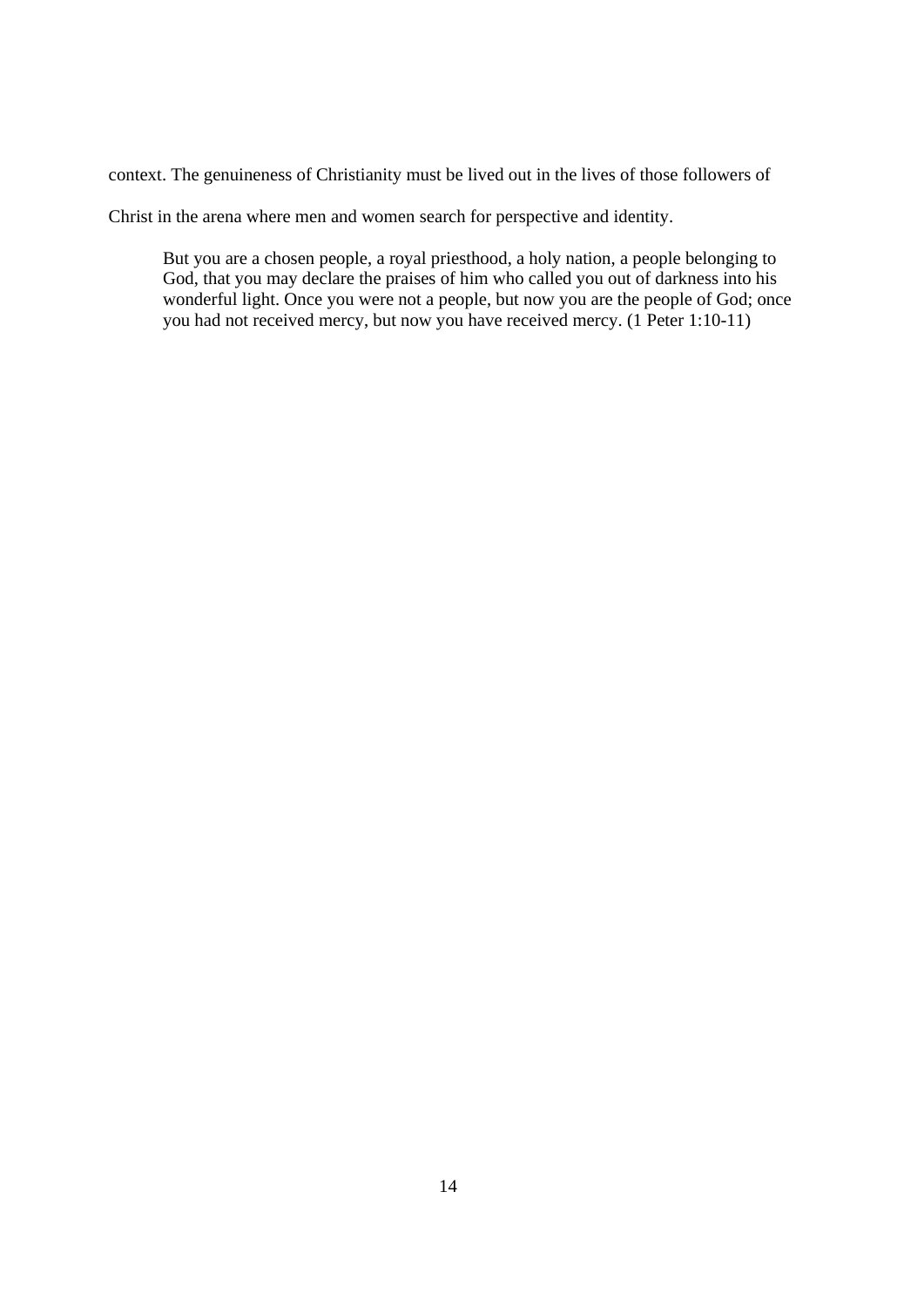#### PART TWO

#### *MISSIO DEI* IN THE EUROPEAN CONTEXT

# **Post-Christian**

Survey data gathered by the Emnid-Institute found that in 1999 only ten percent of all Germans felt that personal faith was of any significant value.<sup>52</sup> In 2005, survey data indicated that only about one-half of Germans believe in the existence of  $God.^{53}$ . These statistics are quite remarkable, when one realizes that still two-thirds of all Germans are nominal members of either the Catholic or Lutheran church. The German newsmagazine *Der Spiegel* best summarized the present spiritual dilemma facing church leaders of all denominations: "A once Christian land has now become a pagan land with a few Christian remnants."<sup>54</sup>It is worth noting that pagans also do believe in mystery type religions. New age and other forms of faith expression are to be found in Germany, as well as throughout all of Europe. A postmodern society does not see such religions as a contradiction. It is not uncommon to find many of these "newer" mystery religions being propagated by the established European Protestant churches themselves.

 Samuel Escabor reminds us that during the early New Testament church, the gospel message of the risen Savior not only had to confront Greek philosophy and the politics of Rome,

54 "Religion in Deutschland," *Der Spiegel,* 25 (1992).

<sup>52</sup> 52 "Umfrage: Ist Deutschland gottlos geworden?," *Idea Spektrum*, 36 (1999): 6.

<sup>53 &</sup>quot;Umfrage: In Deutschland glaubt jeder Zweite an Gott," *Austrian Braodcasting Network* Web site, available from http://religion.orf.at/projekt02/news/0507/ne050726\_umfrage\_fr.htm; accessed 24 August 2007.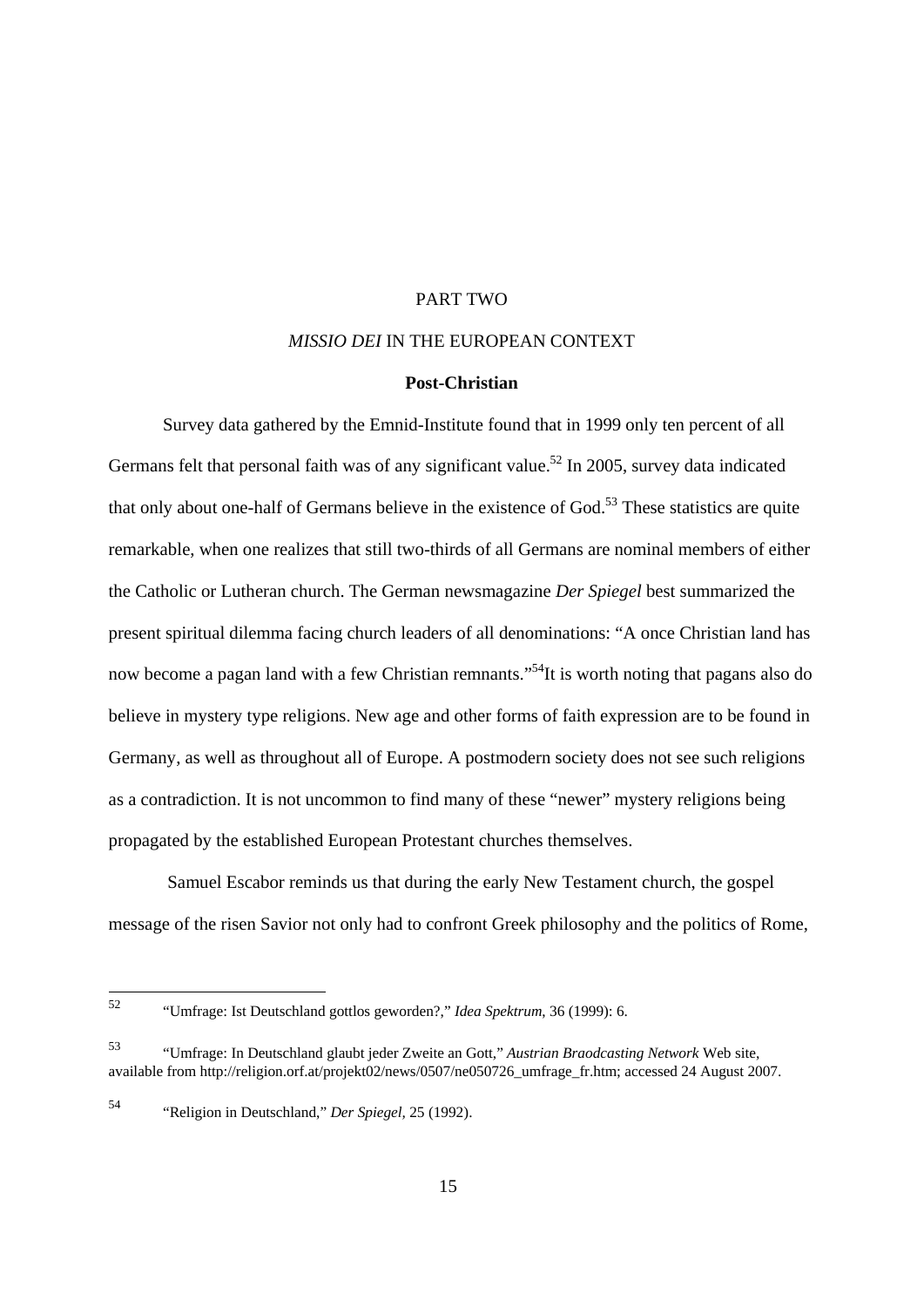"but also the questions that came from the mystery religions that pervaded especially the ideas

and practices of popular culture."55

Mystery religions in the first century claimed to help people with their daily problems, to give them immortality, and to enable them to share their lives with the gods. They promised cleansing to deal with guilt, security to face fear of evil, power over Fate, union with gods through orgiastic ecstasy and immortality.<sup>56</sup>

The Early Apostles were able to present a clear and concise *missio Dei* message that

touched the hearts of men and women where they lived. The apostle Paul, as one who was sent,

speaks directly to the Greeks and their cultural context at Mars Hills.

For as I walked around and looked carefully at your objects of worship, I even found an altar with this inscription: to an unknown god. Now what you worship as something unknown I am going to proclaim to you. The God who made the world and everything in it is the Lord of heaven and earth and does not live in temples built by hands. And he is not served by human hands, as if he needed anything, because he himself gives all men life and breath and everything else…..God did this so that men would seek him and perhaps reach out for him and find him, though he is not far from each one of us. 'For in him we live and move and have our being.' As some of your own poets have said, 'We are his offspring.' (Acts 17: 23-25, 27-29)

Even though church buildings are still very prominent in Europe, the church has become

ever more marginalized in society as a whole during the past fifty years. Church buildings and

religious edifices are relics of the past that give a sightseer the feeling that he or she is in a

museum. David Kettle has depicted the dilemma of Christianity in England, which is not unlike

most of Europe. "The church is like the pattern on wallpaper. Religion is visible but meaning has

faded, and no longer invites attention."57 According to Gailyn Van Rheenen the average

European has a variety of choices when it comes to religion.

 $55$ 55 Samuel Escabor, "The Global Scenario at the turn of the Century," in *Global Missiology for the 21st Century: The Iguassu Dialoge,* ed. William D. Taylor (Grand Rapids, MI: Baker Academic, 2000), 38.

<sup>56</sup> Ibid.

<sup>57</sup> David Kettle, "The Haze of Christendom," *The Gospel and Our Culture* 14 (March 2002): 1.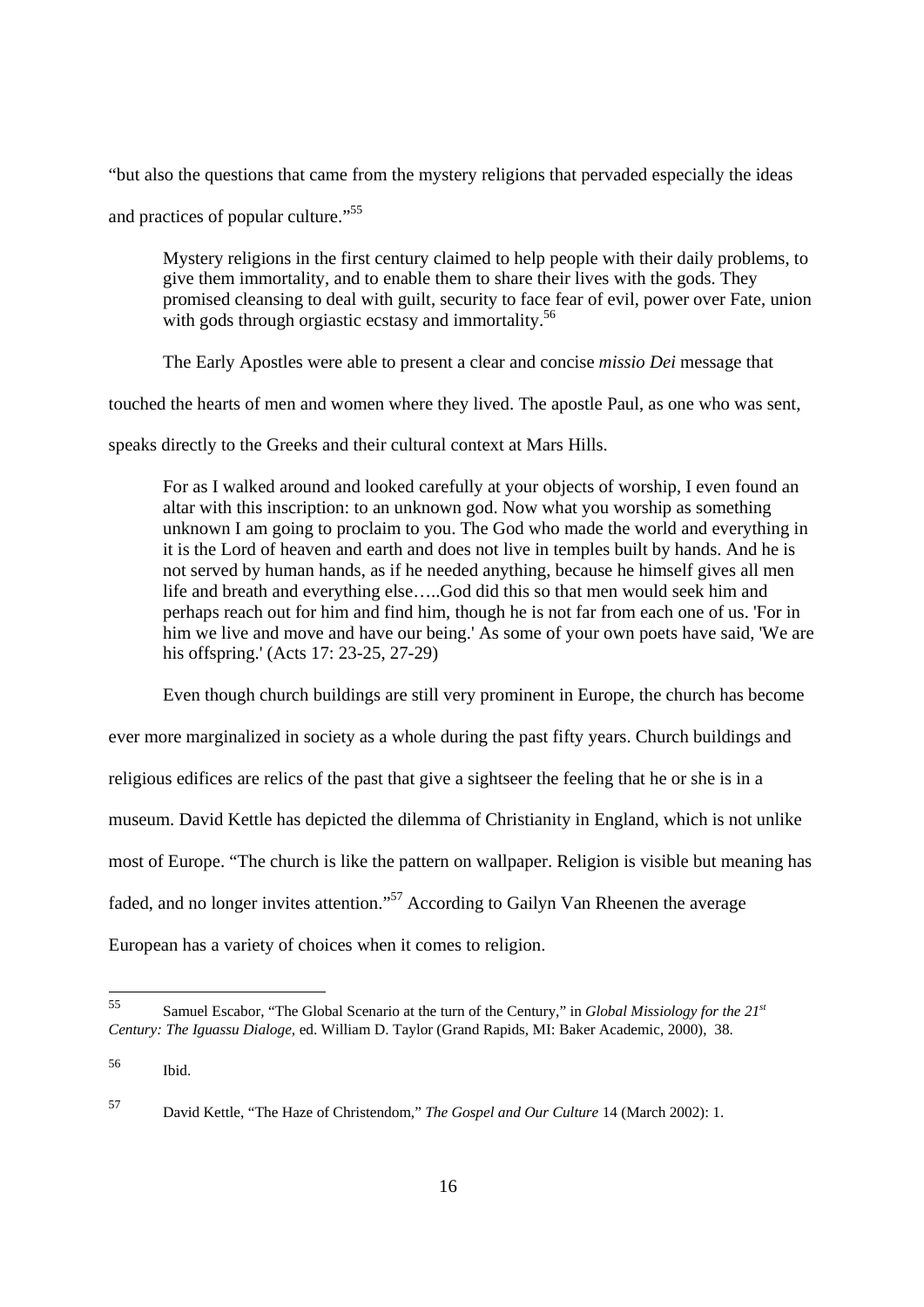The church has become one of many options in an increasingly complex world in which world religions, new spiritualities, and secular therapies compete in a multicultural market place. The cathedrals and church buildings are considered by some, especially in Europe, to be relics of the past.<sup>58</sup>

#### **Postmodernism**

For Van Rheenen, the post-Christendom world does not only call into question the church and its very reason for being, but also questions anything that smacks of modernity which in all actuality is the fulfillment of Enlightenment thinking. Today humans are no longer thought of as being the center of their own world. Mankind is no longer able to determine his own destiny by simply acquiring enough empirical knowledge or being able to trust his own ingenuity. For

postmodernism there are no foundations that one can rest assuredly upon.59

Left to their own devices, people are unable to make moral decisions based merely on human reasoning. Many scholars question the truth of metanarratives (grand theories or stories that make sense of everything) and assume that life can only be interpreted locally. Others assume that cultural perspectives result not from a searching for and a discovering of truth but from the use of power and persuasion. Trust is relative to the cultural situation. Old foundations—and even the belief that foundations exist—are called into question.<sup>60</sup>

Stacy Johnson elaborates on Van Rheenen's thesis that postmodernism is no longer

concerned with foundations but takes a rather pluralistic, contextual and open-ended approach in

general in its efforts to discover true meaning.<sup>61</sup>

Rather than looking for a single "center" of meaning, postmodernity appreciates the "decentered" character of meaning and truth. The postmodern mindset decenters

<sup>58</sup> 58 Gailyn Van Rheenen, "*Changing Motivations for Missions," in The Changing Face of World Missions: Engaging Contemporary Issues and Trends*, ed. Michael Pocock, Gailyn Van Rheenen, and C. Douglas McConnell (Grand Rapids, MI: Baker Academic, 2005), 168.

 $\begin{array}{c}\n 59 \\
60\n \end{array}$  Ibid.

Ibid, 176.

<sup>61</sup> William Stacy Johnson. "The Gospel in Postmodernity: Finding a Center," available from http://www. gocn.org/articles/article.cfm?id=13; accessed 7 September 2007.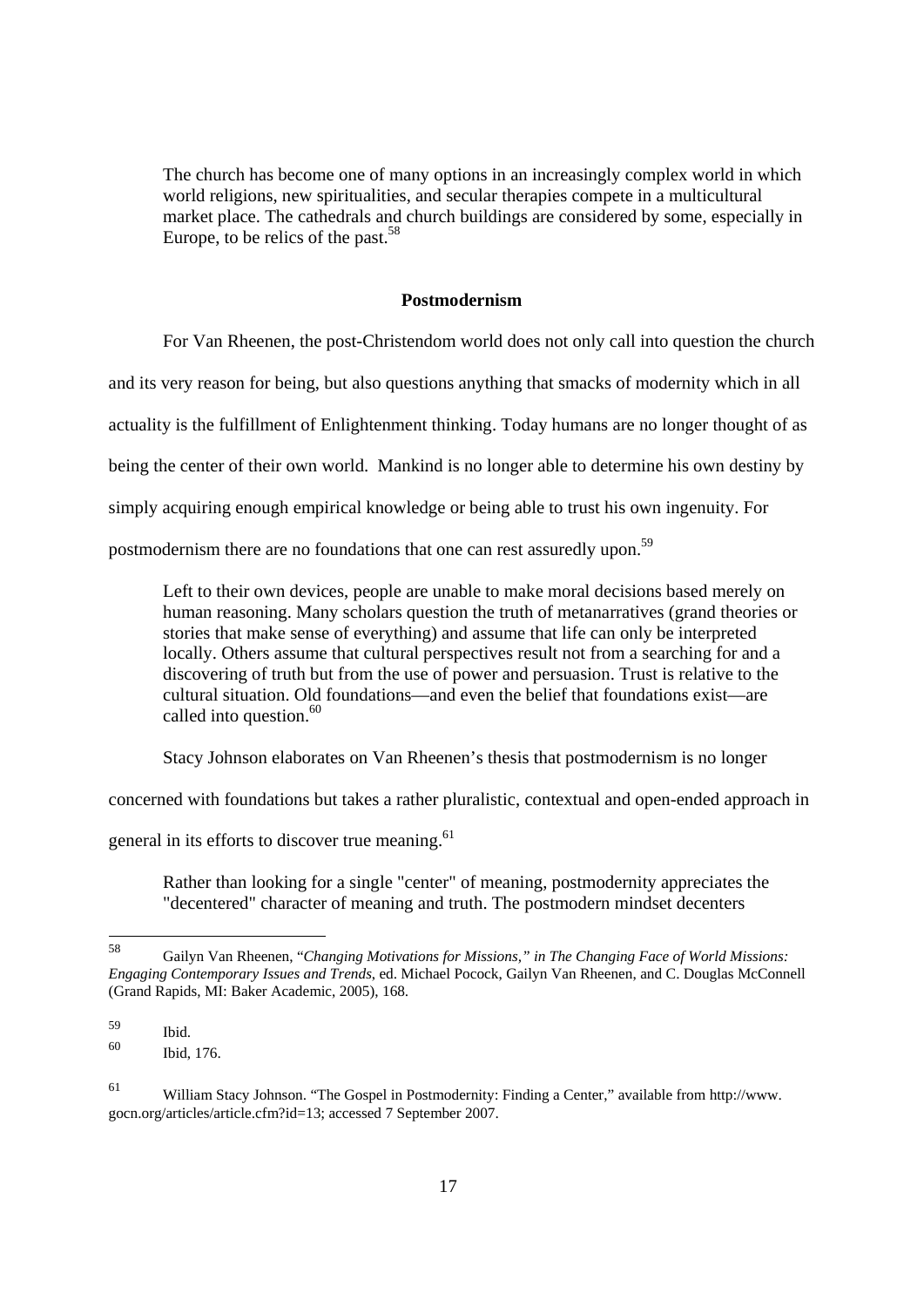"reason"; it decenters "experience"; and it suspects that claims to speak from the "center" all too often are but a subterfuge for yielding power over others.<sup>62</sup>

For George Hunsberger, individuals captivated by postmodern belief are quick to sense that all knowing "is from some particular perspective further relativized all claims to truth and questioned such claims as exertions of the will to power."<sup>63</sup>

## **Secularization**

Greg Mundis has asserted that we have "a postmodern European heart and a secular

mind."64 Jean-Daniel Pluss attempts to describe secularization as the impact of modernity on

religious institutions and human conscious. In the 1960s and 1970s, secularization was mainly a

phenomenon associated with societal and religious developments in the Western world. At the

beginning of the twenty-first century, elements of secularization can be found in all parts of the

world.<sup>65</sup>

People have become very selective as to what they want to appropriate from their religious sentiments into their view of the world. They distance themselves from traditions and hand-pick the norms and values by which they decide to live. This practice has fostered an emphasis on both personal experiences and on individual interpretation of experiences.<sup>66</sup>

Van Rheenen perspective on secularization is very much in line with Pluss when he states:

66 Ibid.

<sup>62</sup> Ibid.

<sup>63</sup> George R. Hunsberger, "Cultivating Ways of Christ in the Postmodern Transition: Ways of Belief," available from http://www.gocn.org/articles/article.cfm?id=1; accessed 8 September 2007.

<sup>64</sup> Greg Mundis, *Toward a Pentecostal European Urban Church-Planting Missiology* (Self published Dissertation, 2006), 34.

Jean-Daniel Pluss, "Globalization of Pentecostalism or Globalization of Individualism? A European Perspective," in *Globalization of Pentecostalism: a Religion Made to Travel,* ed. Murray W. Dempster, Byron D. Klaus, and Doug Petersen (Carlisle, U.K.: Regnum Books International, 1999), 177-178.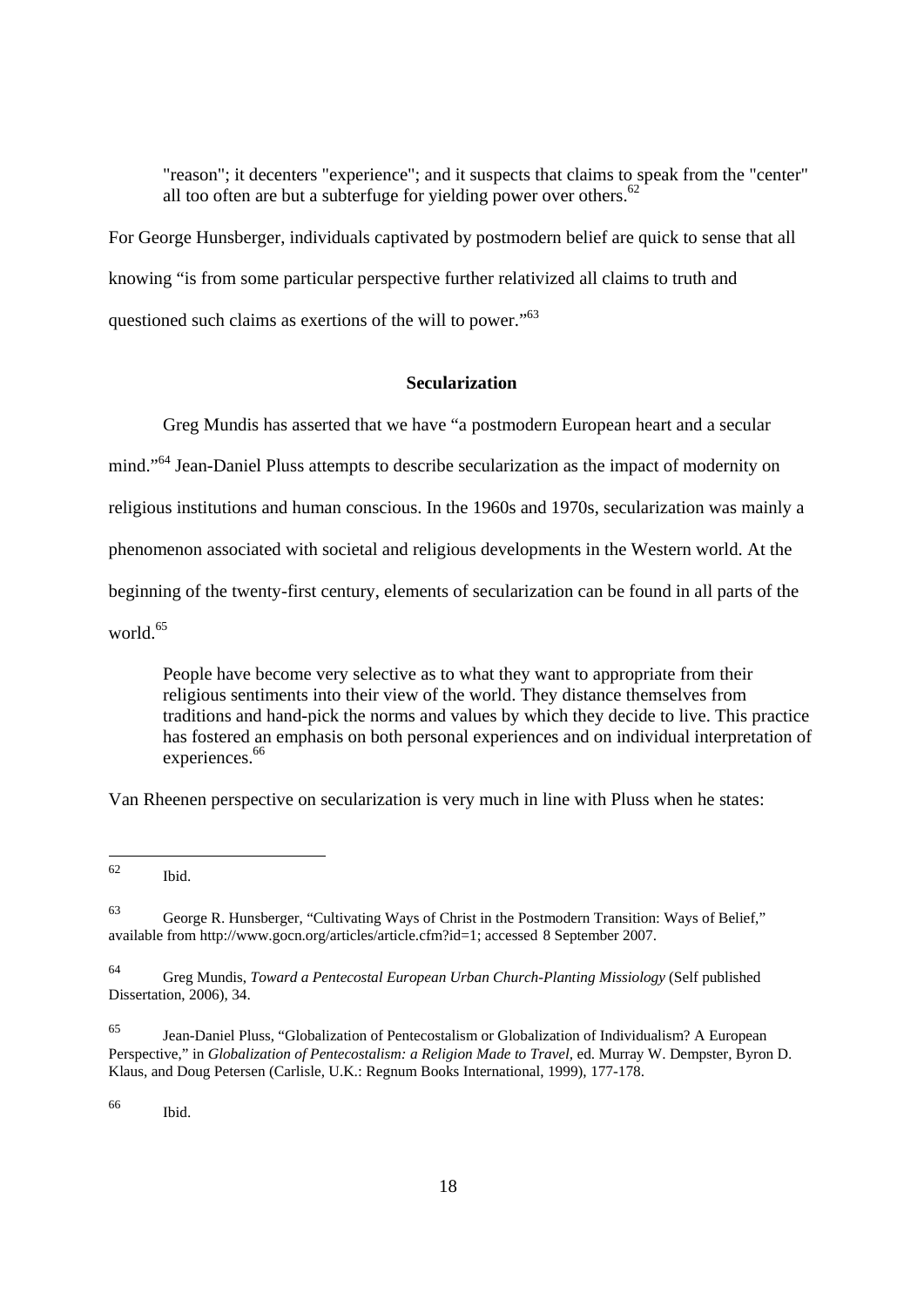Nevertheless, even in this secular context, many younger people are borrowing from religious beliefs and customs from Eastern and animistic sources to form various types of religions. Second, an international elite has been culturally shaped by Western education to serve as "carriers" of Enlightenment beliefs and practices through the world. Many of these carriers of secularism teach in the areas of religion, the humanities and the social sciences.<sup>67</sup>

Even though reference has been made in this paper to secularization it must be pointed

out that sociologist Rodney Stark, as well as others, has attempted to dispel the notion of

secularization all together. Stark refers to the assertion made by sociologist Peter Berger in a

Time interview in 1968, where Berger boldly proclaimed "by the 21st century, religious

believers are likely to be found only in small sects, huddled together to resist a worldwide

secular culture."<sup>68</sup> Berger very gracefully retracts that assertion, as he and other sociologists

including Stark had readily accepted in the 1960s.

I think what I and most other sociologists of religion wrote in the 1960s about secularization was a mistake. Our underlying argument was that secularization and modernity go hand in hand. With more modernization comes more secularization. It wasn't a crazy theory. There was some evidence for it. But I think it's basically wrong. Most of the world today is certainly not secular. It's very religious.<sup>69</sup>

Due to the factor of time and the intent of this paper I will not go into the various myths that

Stark mentions concerning the secularization theory. Suffice to say, some proponents of secularization have asserted that Christianity, due to the influence of scientific and social scientific developments, have made it theologically implausible. To such claims and others Stark heartily disagrees:

<sup>67</sup> 67 Gailyn Van Rheenen, "Religionquake: From World Religions to Multiple Spiritualities," in *The Changing Face of World Missions: Engaging Contemporary Issues and Trends,* ed. Michael Pocock, Gailyn Van Rheenen, and C. Douglas McConnell (Grand Rapids, MI: Baker Academic, 2005), 82.

<sup>68</sup> Rodney Stark. "Secularization, R.I.P - rest in peace," *Find Articles* Web site, available from http:// findarticles.com/p/articles/mi\_m0SOR/is\_3\_60/ai\_57533381/; accessed 7 September 2007.

<sup>69</sup> Ibid.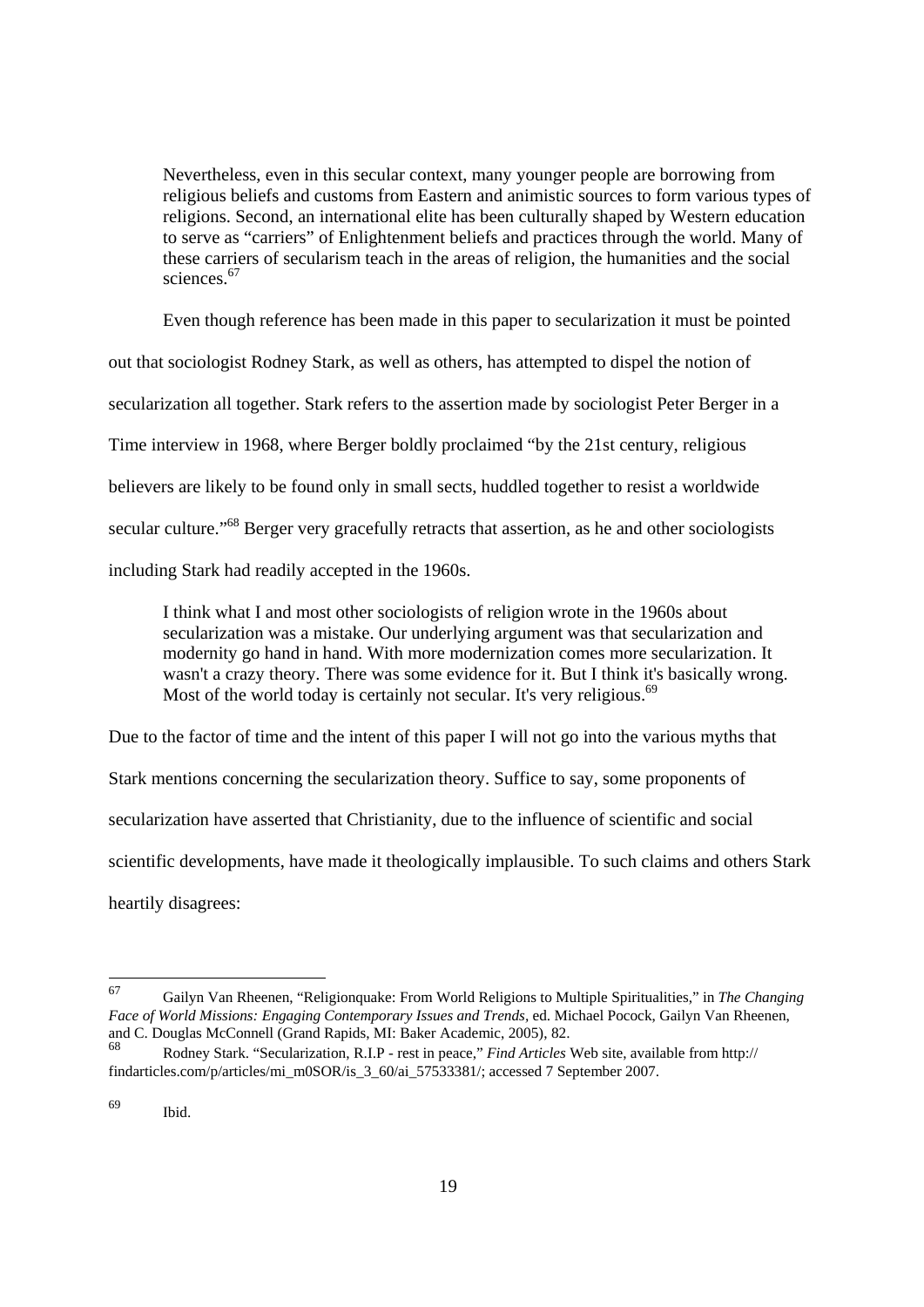If this is so, then scientists ought to be expected to be a relatively irreligious lot. But, as will be seen, scientists are about as religious as anyone else, and the presumed incompatibility between religion and science seems mythical.<sup>70</sup>

Stark goes on to conclude his article by stating that after three centuries of utterly failed prophesies about the demise of religion, it is time to carry the secularization doctrine "to the graveyard of failed theories, and there to whisper "requiescat in pace."<sup>71</sup>

When reflecting on the state of the church in Europe today, it would be more realistic to speak about the present time era as post-Christian or postmodern as opposed to utilizing the term secularization. Even though the influence of the established churches in Europe has waned, many people are still interested in spiritual matters that more often then not lay well outside the church's realm of spirituality. We live in a time of transition between modernity and postmodernity where there is much overlapping between the two and the effects of the post-Christian era are felt as church attendance and church membership decreases in most of Europe each year.

 The book of Acts is significant for our study of *missio Dei* in a secularized Europe. The teachings of Jesus and the witness of the kingdom is propagated by the Apostles who are empowered by the Holy Spirit.

In a major paradigm shift from a centripetal movement to a centrifugal one, the Twelve are to function as "witnesses" to Israel (in place of the restoration of the kingdom to Israel, Acts 1:6), and subsequently Paul acts as "witness" to the Gentiles… Nothing can hinder the irresistible progress of the gospel, and the church, by the Spirit, overcomes all obstacles. Paul and the apostolic church are now the "light to the Gentiles' (Acts 13:47).<sup>72</sup>

<sup>70</sup> Ibid.

 $71$  Ibid.

<sup>72</sup> Köstenberger, 666.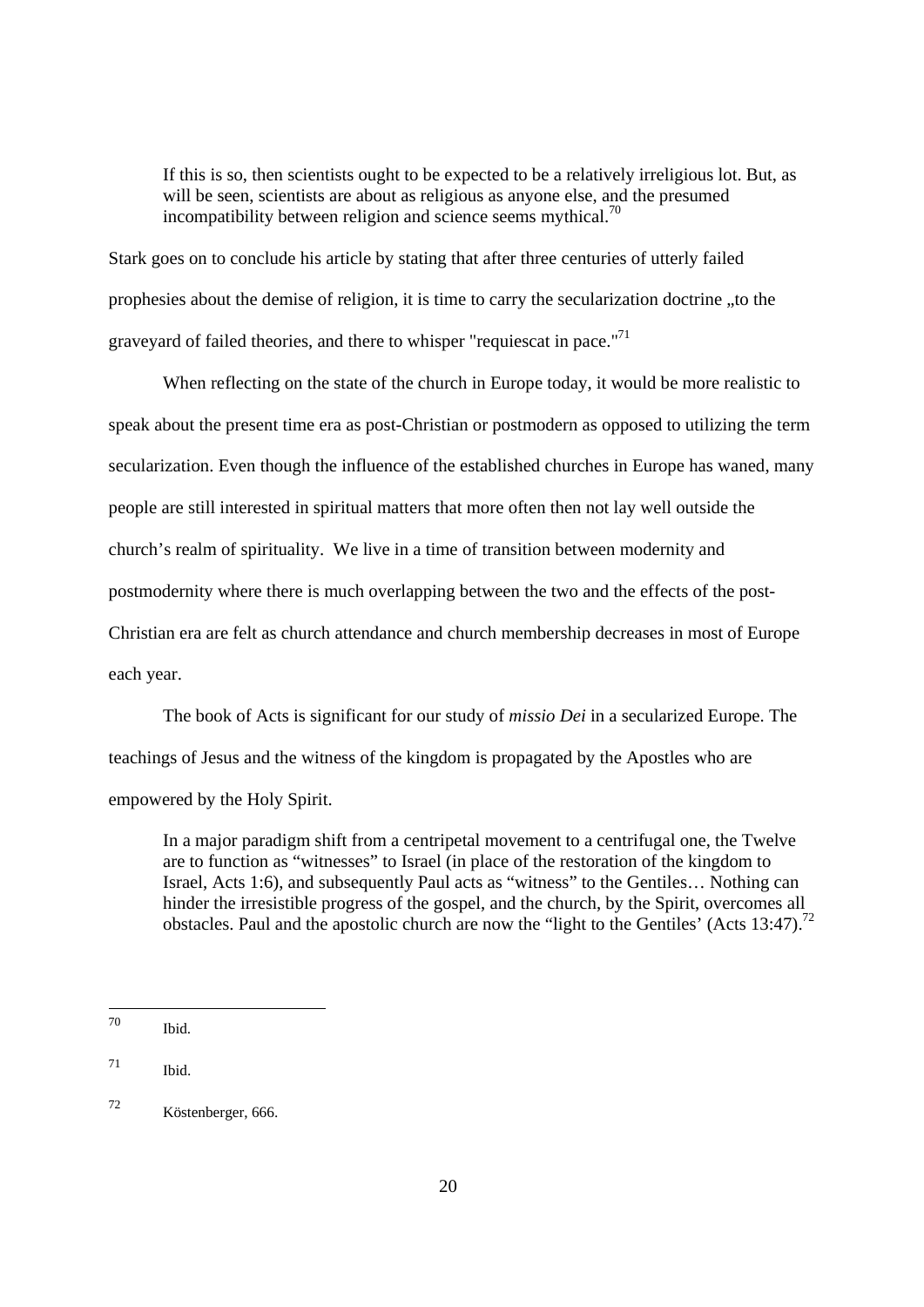According to Andreas Köstenberger, it is God who takes the ultimate initiative in mission, for the bringing about of Salvation through Christ.<sup>73</sup> In spite of rampant postmodernism in Europe, this ultimate "initiative" is relevant for ministry today.

#### **The European Dream**

Jeremy Rifkin in his book *The European Dream: How Europe's Vision of the Future is* 

*Quietly Eclipsing the American Dream*, argues that while the great American Dream is fading, a

powerful new European Dream is beginning to capture the attention and imagination of the

world. The nascent European Dream, says Rifkin is, in many respects, the mirror opposite of the

American Dream, but far better suited to meet the challenges of a globalizing society in the

twenty-first century. According to Rifkin, Americans tend to have a negative perspective of

freedom that highly values the individual, who is autonomous and not dependent on the other,

and is not vulnerable to the circumstances outside of his control.<sup>74</sup>

One is free by becoming self-reliant and an island unto oneself. Wealth brings exclusivity and exclusivity brings security.75

For Rifkin, Europeans find freedom not in autonomy but in embeddedness.

To be free is to have access to a myriad of independent relationships with others. The more community one has access to, the more options and choices one has for living a full and meaningful life.<sup>76</sup>

The genuine church has the opportunity, as it lives out *missio Dei,* of bringing men and women into the community of God as best exemplified by Paul's description of the body of Christ in

 $73$ Ibid, 668.

<sup>74</sup> Jeremy Rifkin, *The European Dream* (New York, NY: Penguin Books, 2005), 13.

<sup>75</sup> Ibid.

<sup>76</sup> Ibid.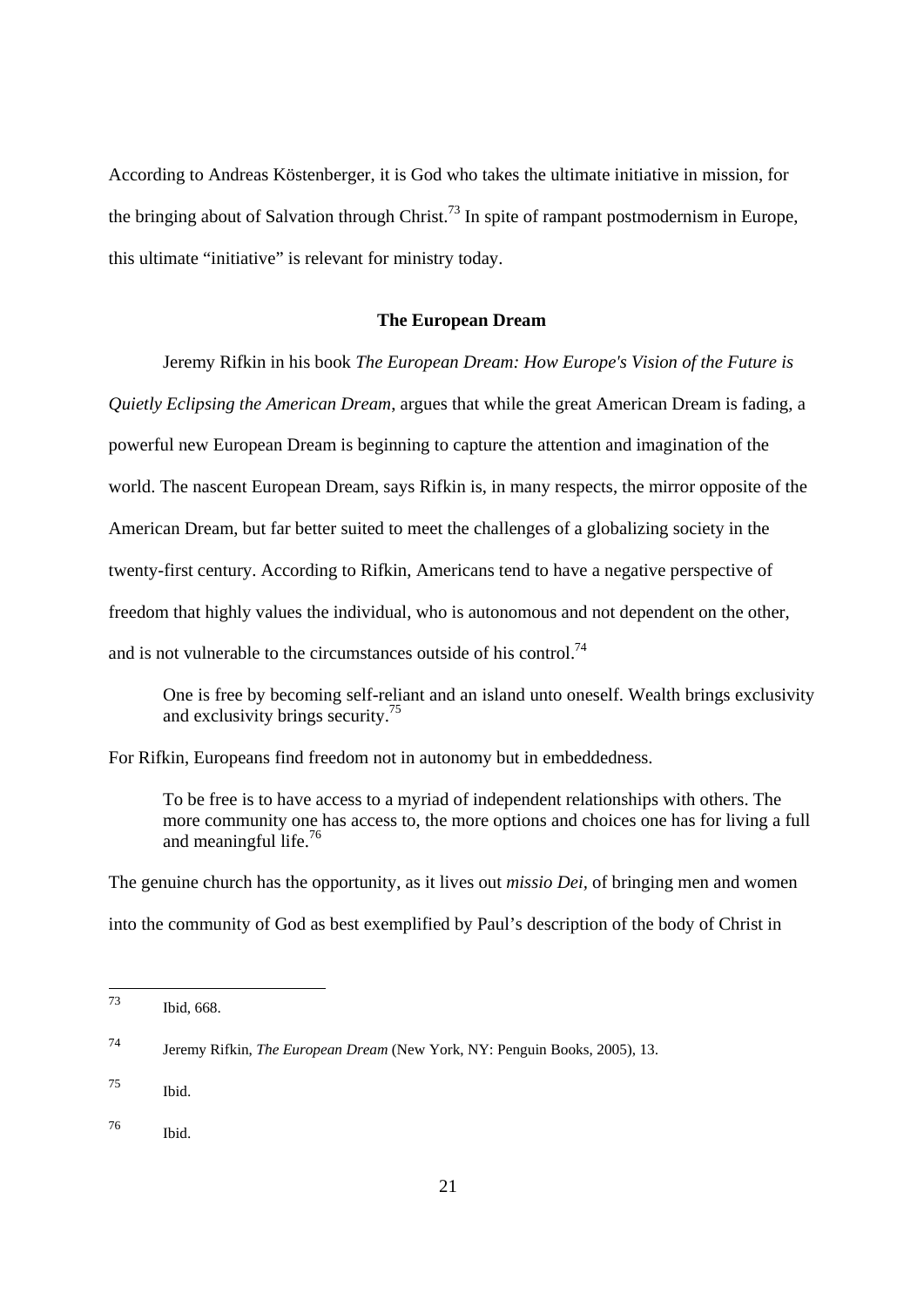1 Corinthians 12. *Missio Dei* is a community endeavor, where together with God others, who are outside of his presence, are called to enter into a life-giving relationship, filled with hope and perspective.

Rifkin sees Europeans as being much more ready to critique modernism and embrace

postmodernism in comparison to their American counterparts. This is no doubt the case due to

the devastation of two world wars during the last century and the horrible ruins that followed

those wars. As a result of such catastrophic events, ideologies and visions of grandeur which

were madly adhered to proved in the end to be empty and void of all meaningful reality.<sup>77</sup>

The post-modernists engaged in an all-out assault on the ideological foundations of modernity, even denying the idea of history as a redemptive saga. What we end up with at the end of the post-modern deconstruction process are modernity reduced to intellectual rubble and anarchic world where everyone's story is equally compelling and valid and worthy of recognition.<sup>78</sup>

Rifkin goes one step further and believes that the European Dream takes over when

postmodernity gradually disappears over the existential horizon.

Stripped to its bare essentials, the European Dream is an effort at creating a new historical frame that can both frees the individual from the old yoke of Western ideology and, at the same time, connect the human race to a new shared story, clothed in the garb of universal human rights and the intrinsic rights of nature—what we call a global consciousness. It is a dream that takes us beyond modernity and post-modernity and into a global age. The European Dream, in short, creates a new history.<sup>79</sup>

Johnson rightfully reminds us that major cultural transitions can provide pivotal occasions for the

gospel to be heard afresh.

This was clearly the case in the world of late antiquity; it was also the case during the reformations of the sixteenth century; and, by God's grace, it may once again be so in the

 $\frac{77}{78}$  Ibid., 6.

Ibid. $5.$ 

<sup>79</sup> Ibid., 7.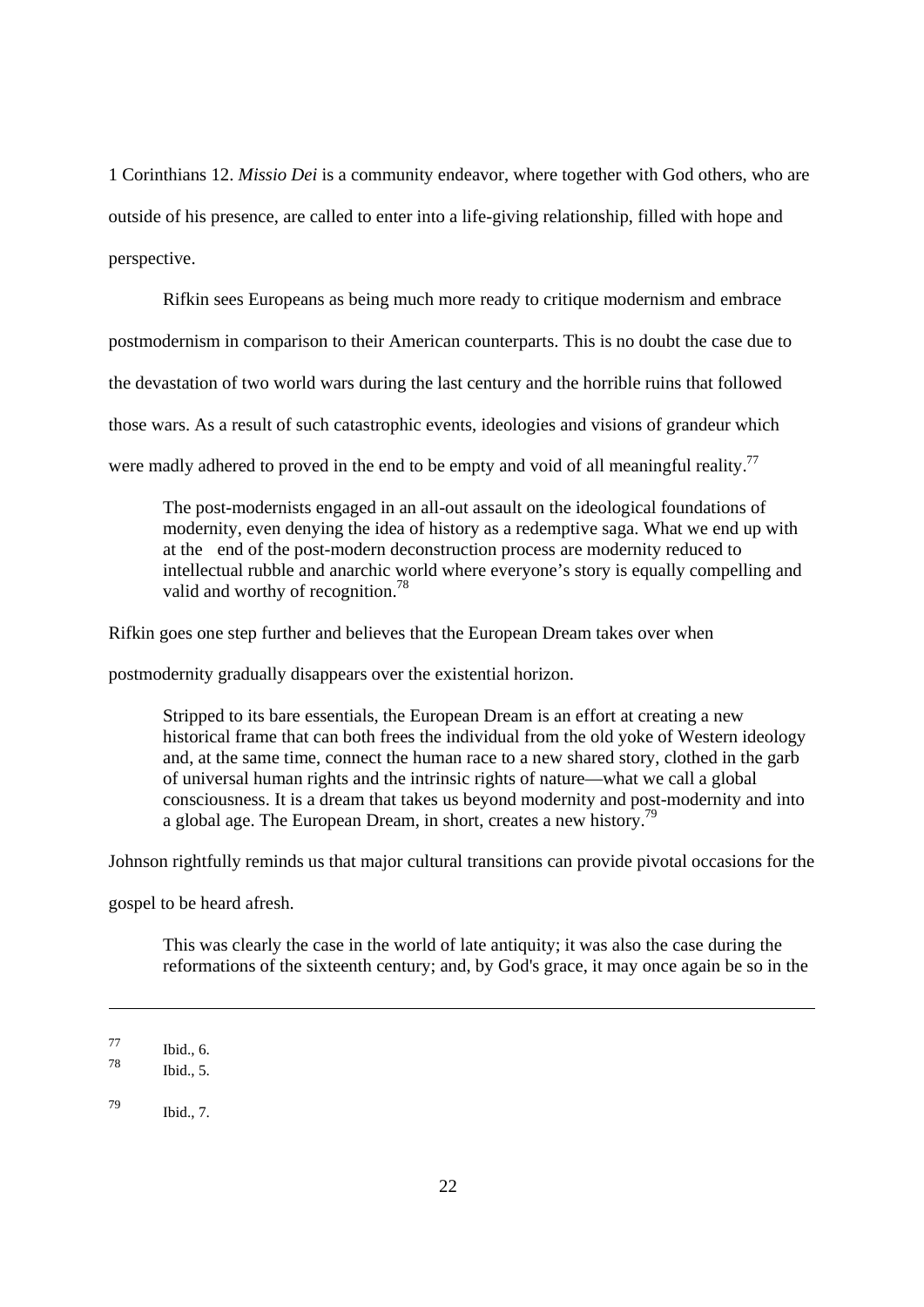cyber world of the rapidly approaching twenty-first century.<sup>80</sup>

For Pluss, the Pentecostal/charismatic movement offers opportunities for those of the twenty-first century European mind-set in that Biblical teaching represents tradition on the one hand and the Holy Spirit's leading on the other, which is significant for personal experience. From this perspective, the modern European is better equipped through Pentecostalism to deal with secularization, in that one can integrate tradition and experience in the necessary balance.<sup>81</sup> For Pluss, globalization is one possible expression of secularization that reaches to all ends of the world. Since Pentecostalism has become in the last fifty years a global phenomenon, its form of religious expression is able to better adapt to the major societal and cross-cultural transitions that are taking place. In this sense, globalization presents more of an opportunity than a hindrance for the spread of the gospel through Pentecostal movements. The *missio Dei* concept has become global indeed, and in its use and application as committed proponents of mission. We know we are sent of the living God and for the living God to reach a world crying for meaning and genuine identity.

<sup>80</sup>  $\frac{80}{81}$  Johnson.

Pluss, 178.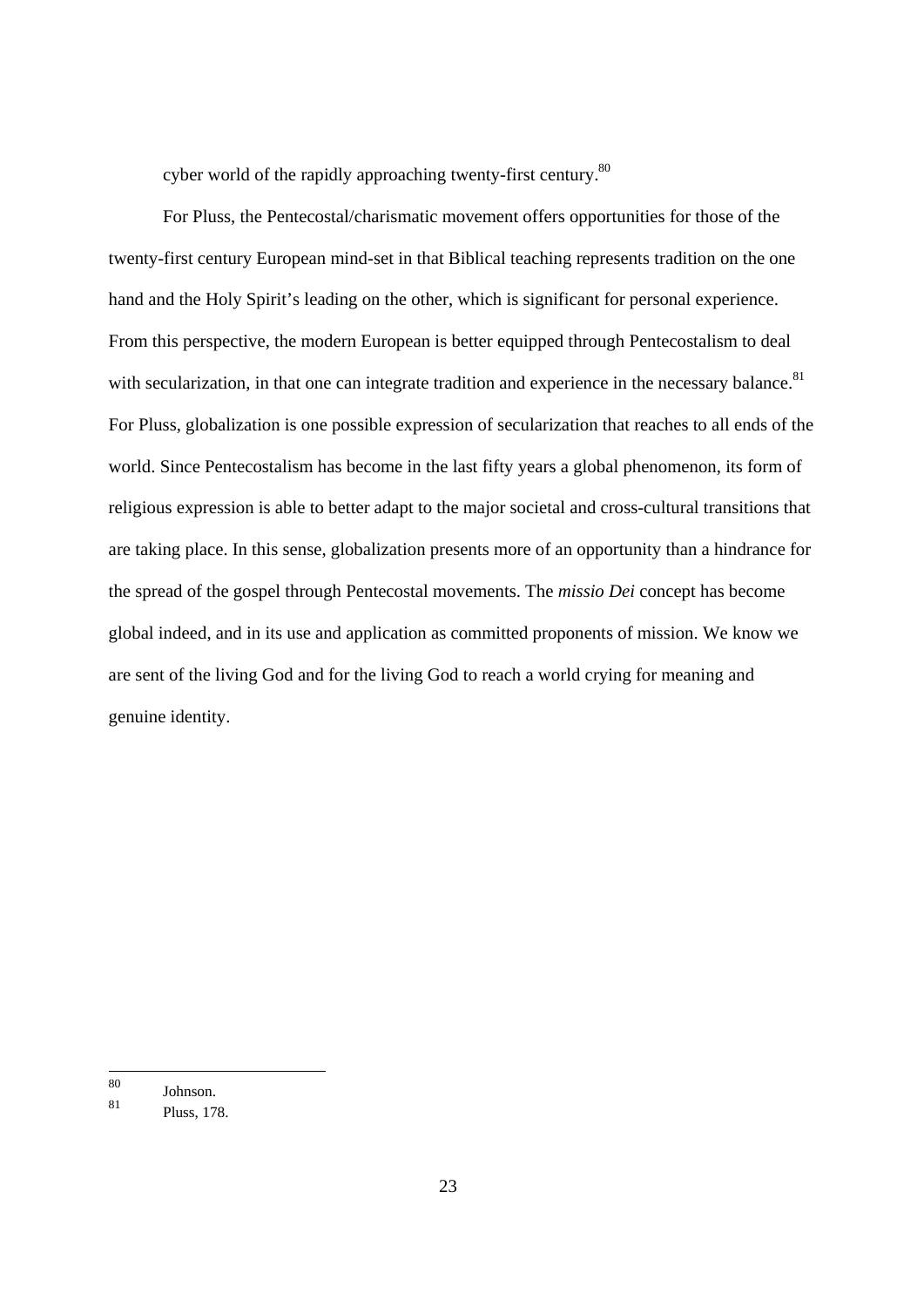#### **CONCLUSION**

As discussed above, the World Missions Conference held in Willingen took place in a time of great political and social uncertainty in the world. This uncertainty forced missiologists and theologians alike to search for new ways and approaches to present the gospel in a relevant fashion. The genesis and development of the *missio Dei* concept was a direct outgrowth of Willingen, and *missio Dei's* theological point of reference has had positive influence as it has enriched the ecumenical missiological discourse for over fifty years. Today, our world too is filled with much uncertainty and *Zukunftsangst.* Global terrorism, global warning, global poverty, and economic globalization are just a few of the challenges that must be faced by our generation and the next to follow. In Germany, as well as all of Europe, there are nasty head winds that the missional church is sailing directly into in its attempts to proclaim the good news of the gospel. These head winds, as already discussed, are to be found in a post-Christian and postmodern *Weltanschauung*. Today, many European Christians are frustrated and disappointed, after having tried so many different methods to reach men and women with the claims of Christ. Again, it does us good to reflect upon the events surrounding Willingen.

The church and all Christians are predestined as full-participants in God's saving mission. That is why we do not need to hide or excuse his or our task that is to be accomplished. In humble brokeness and in the knowledge of our own guilt and failure, we still have something to say to the world about its salvation as well as without hesitation proclaim that the kingdom of God is truly near. $82$ 

It is quite striking how Rifkin accurately lays his finger on the dilemma that many Europeans presently find themselves to be in.

 $82$ **Günther**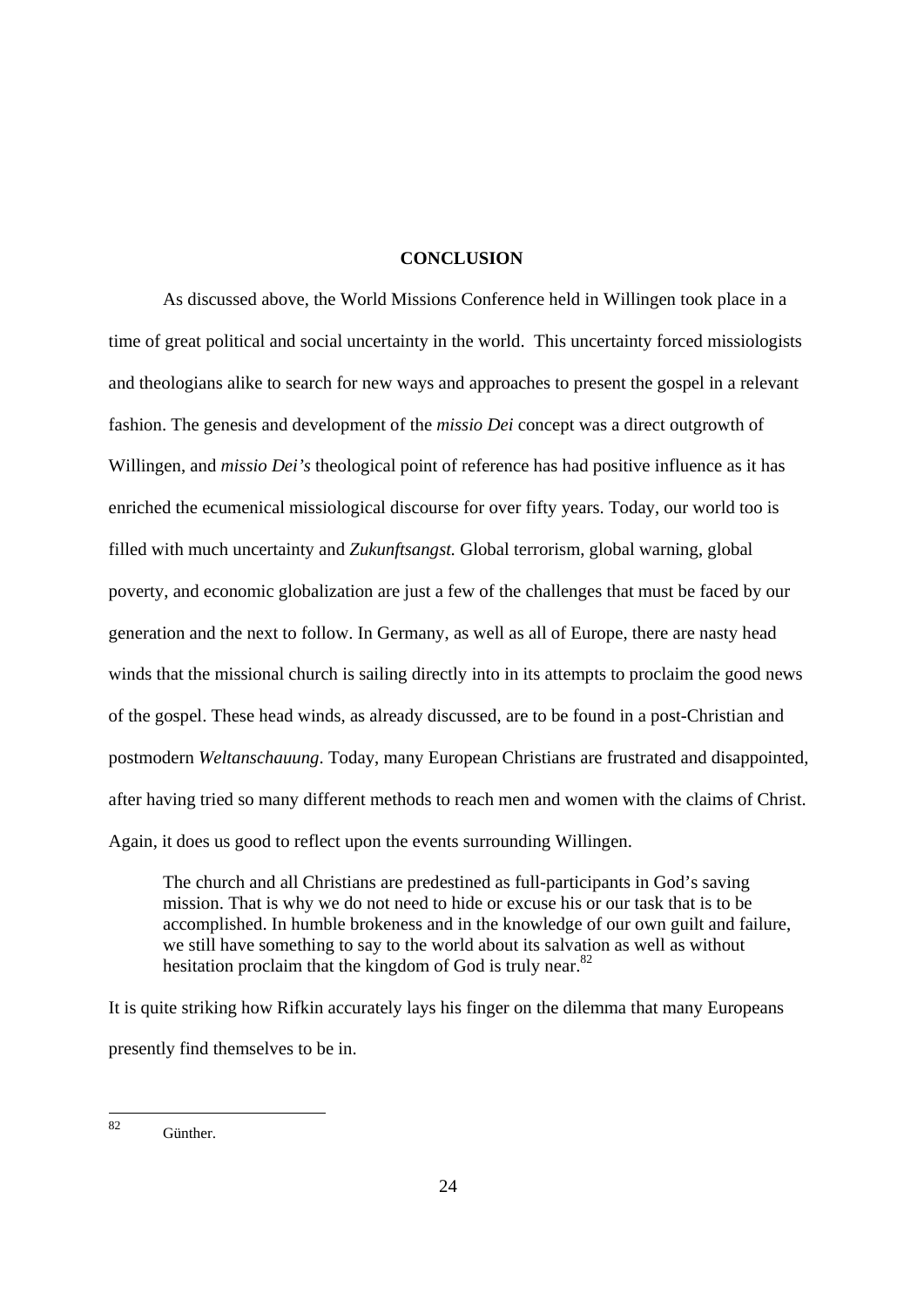If the post-modernists razed the ideological walls of modernity and freed the prisoners, they left them with no particular place to go. We became existential nomads, wandering through a boundaryless world full of inchoate longings in a desperate search for something to be attached to and believe in.<sup>83</sup>

German Lutheran pastor Peter Aschoff is a proponent of the emerging church and in his own

parish has developed an incarnational approach to ministry, which attempts to give answers to

the existential questions that Rifkin has raised.

I do not expect that you come into my world and become one of us, rather I desire to come into your world and become one of you so that God can change and heal this world.<sup>84</sup>

The Gospel of John clearly indicates that which underline the incarnational approach to

ministry. In Chapter one Jesus became flesh and dwellt among us and we were able to see who

he is with our own human understanding and physical eyes. (John 1:14) At the end of Jesus' high

priestly prayer, he asks the father to send the disciples into the world, just as Jesus was sent to

proclaim liberty for the captives. (John 17:18 and Luke 4:18) After his resurrection Jesus comes

to the room where the disciples are gathered, speaks peace to them and sends them out as the

father had sent him to this earth. (John 20:21) David Hesselgrave defines incarnational ministry

as an integral aspect of *missio Dei*.

The incarnational model focus is on continuity between Christ's incarnate earthly ministry and the contemporary ministry of the church today. Incarnationalism holds that the church's ministry today is, in a very real sense, a continuation of the mission and ministry of Jesus Christ on earth.<sup>85</sup>

85 Hesselgrave, 144-145.

<sup>83</sup> Rifkin, 5.

<sup>84</sup> Peter Aschoff, "missioninkarwiebitte?," available from http://www.elia-gemeinschaft. de/wordpress/ 2006/05/02/peters-gedanken/theologie/missionalinkarnawiebitte; accessed 11 September 2007.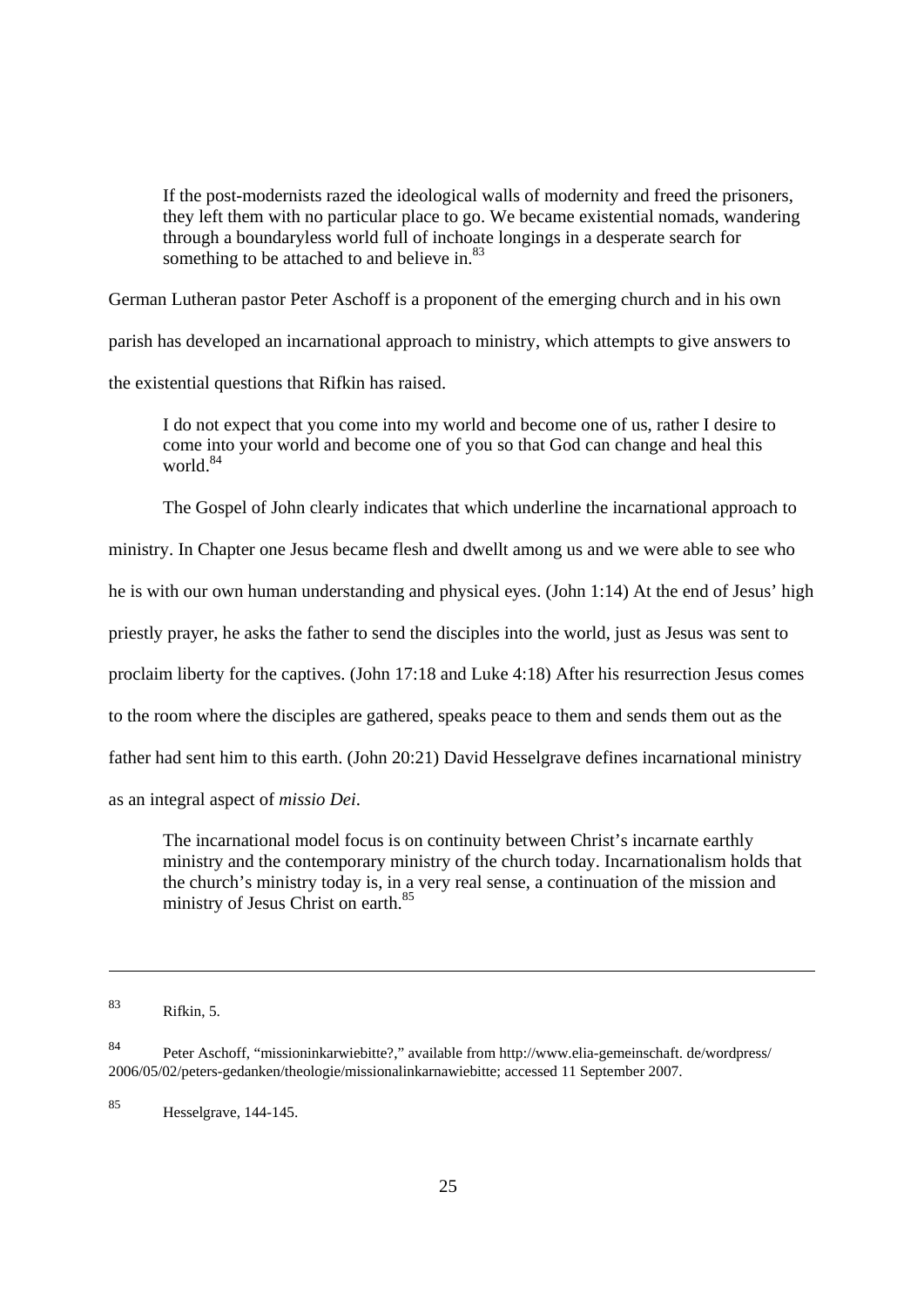It is imperative for the church in Europe to understand the mission of Jesus, so we can adequately grasp what our actual mission is. Craig Van Gelder elaborates on the incarnational paradigm in the context of postmodernism, as he believes the church must grasp and understand that it is the hermeneutic of the Gospel.<sup>86</sup>

It is the embodied character of the Gospel within the living faith community that provides compelling evidence of he truth claims that the Gospel makes. Taking this approach requires a careful rethinking of our ecclesiology at the same time we work to rehear the truths of the Gospel. But it is probably at this point that the established church within Christendom is most hampered, in being paralyzed by its legacy and cultural assumptions.<sup>87</sup>

John York has aptly pointed out, "Since God has always had a mission, the Bible should be read missiologically. That is, all of the scripture should be read with a view toward its development of the theme of God's promise to bless the nations through the promised seed."<sup>88</sup> In a post-Christian European context, our foremost task remains to grasp, as well as proclaim, that the main message of the scriptures is to save all peoples, and that is central to the *missio Dei*  framework*.* We are a driven people with the notion of *missio Dei,* and this notion must permeate every theological concept that we apply, becoming the very basis for every aspect of church ministry. The church cannot decide whether it wants to be missional or not, it must only decide whether it wants to be the true church.<sup>89</sup> The head of the church calls us as partners in his

<sup>86</sup> 86 Craig Van Gelder, "Response to the Haze of Christendom," *The Gospel and Our Culture* 14 (March 2002): 5.

<sup>87</sup> Ibid.

<sup>88</sup> John V.York, *Missions in the Age of the Spirit* (Springfield, MO: Logion, 2000), 20.

<sup>89</sup> Ana Varela Palmeiro, "Biografie Georg Friedrich Vicedom," *Biographisch-Bibliographisch Kirchenlexikon* Web site, available from http://www.bautz.de/bbkl/v/vicedom\_g\_f.shtml; accessed 29 August 2007.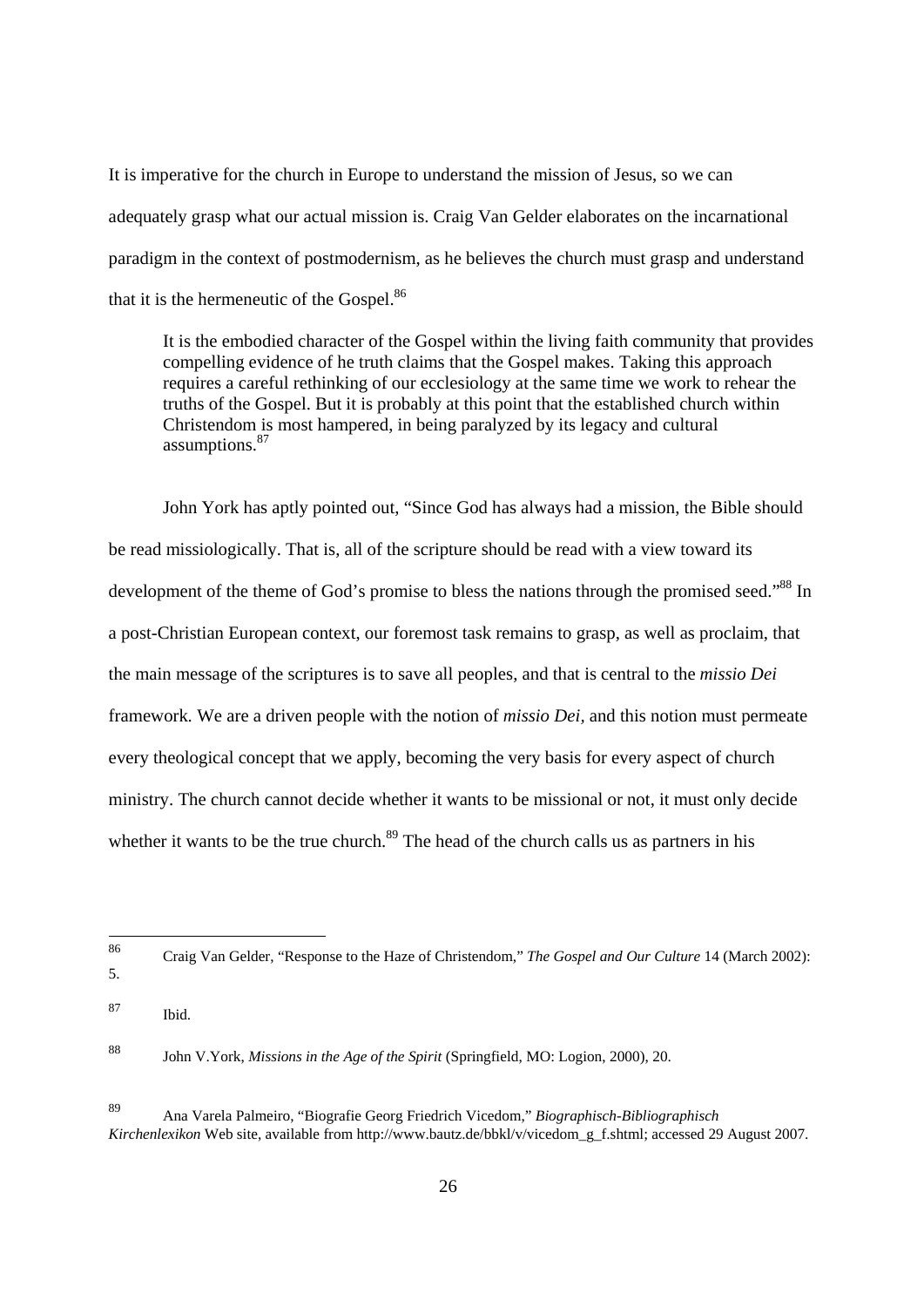mission, and when we obey, we are assured that the Kingdom will be extended to the villages and cities of modern Europe.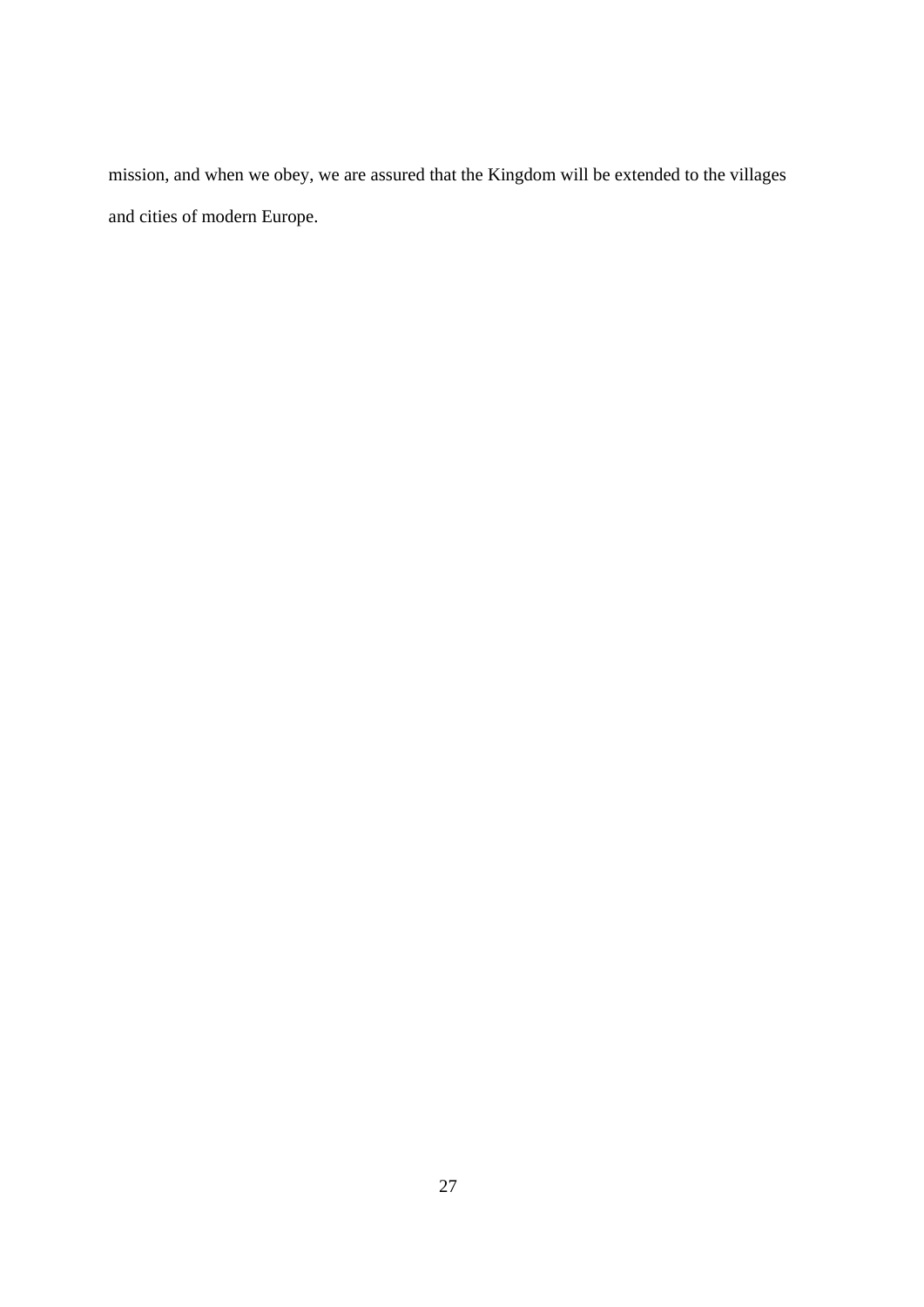#### REFERENCES CITED

- Aschoff, Peter. "missioninkarwiebitte?" Available from http://www.elia-gemeinschaft. de/ wordpress/2006/05/02/peters-gedanken/theologie/missionalinkarnawiebitte. Accessed 11 September 2007.
- "Bangkok Conference on World Mission and Evangelism." *World Council of Churches* Web site. Available from http://cwme.wcc-coe.org/index.php?id=555&L= &type=98. Accessed 17 September 2007.
- Bevans, Stephen B. and Roger P. Schroeder. *Constants in Context: A Theology of Mission Today*. Maryknoll, NY: Orbis Books, 2006.
- Bliese, Richard H. "The New Missiology: A Call to Freedom*.*" *Gurukul Lutheran Theological College* Web site. Available from http://www.gltc.edu/gurukul/05-projects/ projects/print/frontiers-04.htm. Accessed 17 September 2007.
- Bosch, David Jacobus. *Transforming Mission: Paradigm Shifts in Theology of Mission* (*American Society of Missiology Series, No. 16*)*.* Maryknoll, NY: Orbis Books, 1991.
- Engelsviken, Tormod. "Missio Dei: The Understanding and Misunderstanding of a Theological Concept in European Churches and Missiology." *International Review of Mission* 92, no 367: 481-497.
- Escabor, Samuel, "The Global Scenario at the turn of the Century," in *Global Missiology for the 21st Century: The Iguassu Dialoge*, ed. William D. Taylor. Grand Rapids, MI: Baker Academic, 2000.
- Glasser, Arthur F.; Van Engen, Charles E.; Gilliland, Dean S.; and Redford, Shawn B. *Announcing the Kingdom: The Story of God's Mission in the Bible*. Grand Rapids, MI: Baker Academic, 2003.
- Goldsworthy, Graeme L., "Kingdom of God," in *New Dictionary of Biblical Theology,* ed. Desmond T. Alexander and Brian S. Rosner, et. Al, 615-620. Downers Grove, IL: InterVarsity, 2000.
- Günther, Wolfgang. "50 Jahre missio Dei." Available from http://www.ekkw.de/ angebote/ mission/missionsfestival/deutsche\_version/hintergrundinfos\_guenther.htm. Accessed 14 September 2007.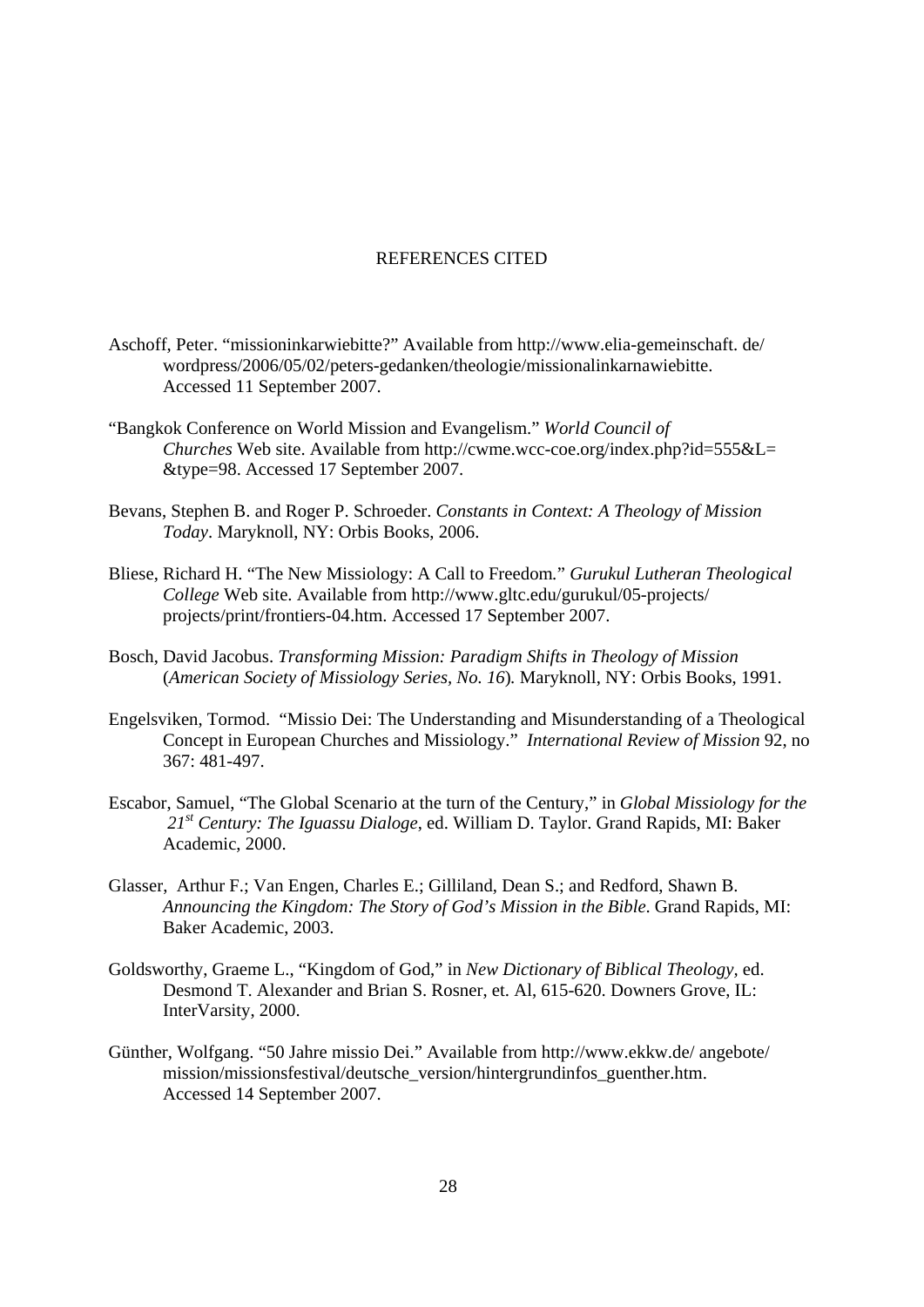- Harris, M.J. "Salvation." in *New Dictionary of Biblical Theology,* ed. Desmond T. Alexander and Brian S. Rosner, et. Al, 762-767. Downers Grove, IL: InterVarsity, 2000.
- Hesselgrave, Daivd J. *Paradigms in Conflict: 10 Key Questions in Christian Missions Today.* Grand Rapids, MI: Kregel Academic and Professional, 2005.
- Hiebert, Paul. "Missiological Education for a Global Era." in *Missiological Education for the Twenty-First Century: The Book for Circle, and the Sandals: Essays in Honor of Paul P. Pierson,* ed. J. Dudley Woodbery, Charles Van Engen, and Edgar J. Elliston, 34 -42. Maryknoll, NY: Orbis Books, 1996.
- "History of youth and the WCC." *World Council of Churches* Web site. Available from http://www.oikoumene.org/?id=3820. Accessed 17 September 2007
- Hunsberger, George R. "Cultivating Ways of Christ in the Postmodern Transition: Ways of Belief." Available from http://www.gocn.org/articles/article.cfm?id=1. Accessed 8 September 2007
- Johnson,William Stacy. "The Gospel in Postmodernity: Finding a Center." Available from http://www.gocn.org/articles/article.cfm?id=13. Accessed 7 September 2007.
- Kettle, David. "The Haze of Christendom." *The Gospel and Our Culture* 14, no 1 (March 2002):  $1 - 2$ .
- Köstenberger, Andreas J. and Peter T. O'Brien. *Salvation to the Ends of the Earth: A Biblical Theology of Mission.* New Studies in Biblical Theology 11. Downers Grove: InterVarsity, 2001.

\_\_\_\_\_. "Mission." in *New Dictionary of Biblical Theology,* ed. Desmond T. Alexander and Brian S. Rosner, et. Al, 663-668. Downers Grove, IL: InterVarsity, 2000.

- Matthey, Jacques. "Congress "Missio Dei" God's Mission Today." World Council of Churches Web site. Available from http://www.wcc-coe.org/wcc/what/mission/willingen.html. Accessed 28 August 2007.
- Mundis, Greg. *Toward a Pentecostal European Urban Church-Planting Missiology*. Self published Dissertation, 2006.
- Palmeiro, Ana Varela. "Biografie Georg Friedrich Vicedom." *Biographisch-Bibliographisch Kirchenlexikon* Web site. Available from http://www.bautz.de/bbkl/v/vicedom\_g\_f.shtml. Accessed 29 August 2007.